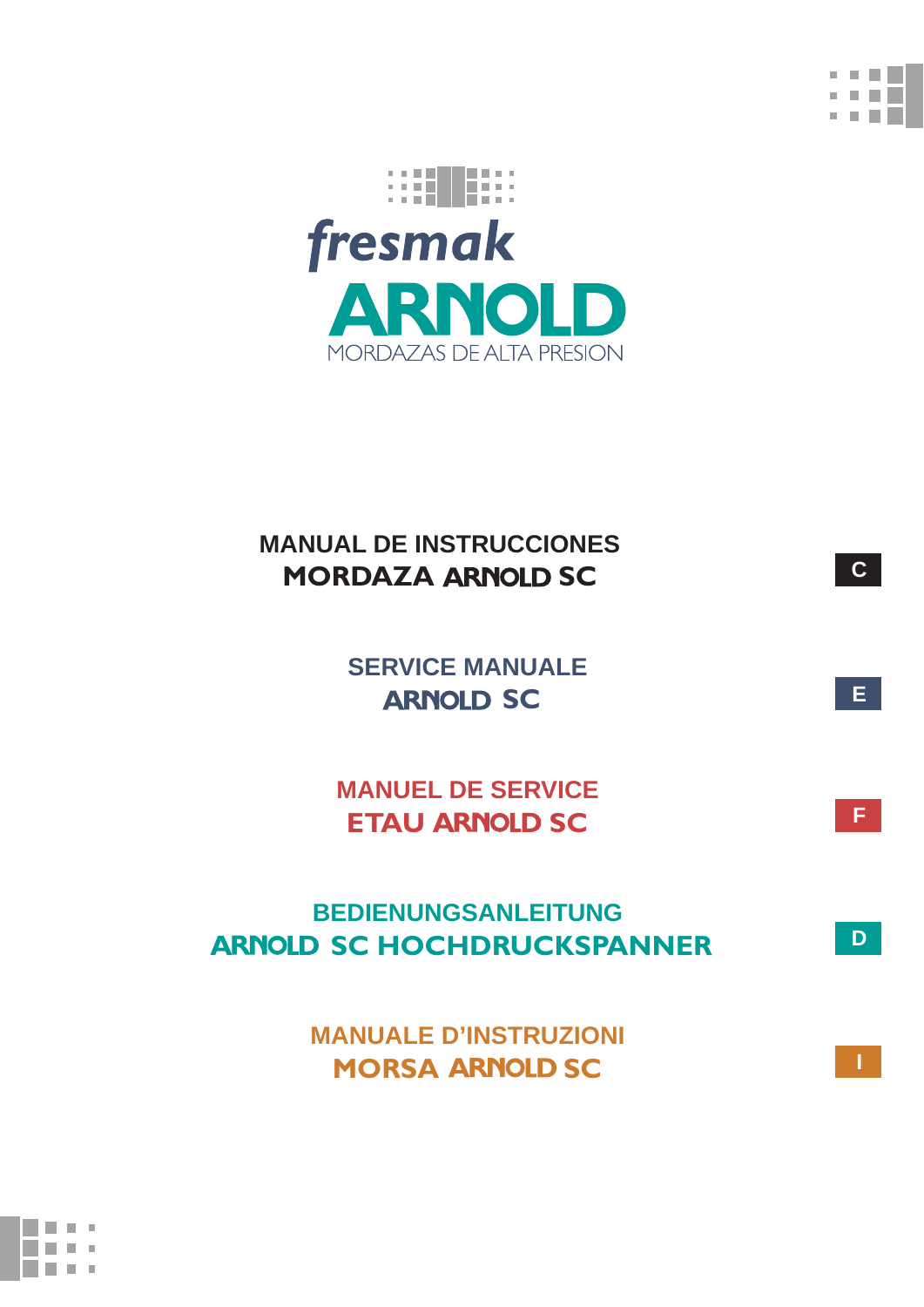

 $\mathbf{C}$ 

### **MANUAL DE SERVICIO**

- Esta mordaza ha sido sometida a verificaciones de calidad, seguridad y funcionamiento. No obstante, debido a un manejo erróneo o al mal uso, pueden producirse situaciones de lesiones para el trabajador o para terceras personas u otras instalaciones u objetos.
- Toda persona que intervenga en el desembalaje, puesta en marcha, manejo, mantenimiento o reparaciones de esta mordaza, esta obligada a leer el presente manual de servicio.
- El operario tiene que ser mayor de 18 años, haberle sido enseñado el manejo de la mordaza, haber demostrado su capacitación para el manejo de la misma, haber leido y entendido el presente manual de servicio y observar en todo momento las indicaciones del mismo.

#### **Normas de seguridad.-**

- Protección para el personal:
	- Zapatos de seguridad.
	- Guantes protectores.
	- Protección para la cara.
- Puesto de trabajo:
	- Sujetar bien la mordaza a la mesa para evitar que esta se mueva.
	- Mantener el lugar de trabajo limpio y ordenado.
- Desplazamientos:
	- No situarse nunca debajo de la mordaza mientras se manipula esta con la grua.

#### **Desembalaje.-**

- Para proceder a desembalar la mordaza, se debe manipular esta con una grúa o polipasto, sujetando la mordaza mediante las dos eslingas que se envían, procurando buscar un buen reparto de los pesos.
- La base de la mordaza, así como el resto de la misma se hallan envueltas en un papel aceitado especial para su mejor mantenimiento. Proceder a separar el papel y acto seguido apoyar la base de la mordaza sobre la mesa de la máquina.

#### **Limpieza y mantenimiento.-**

- Para asegurar una duración y condiciones óptimas de la mordaza, debe mantenerse siempre limpia de virutas u otros restos que puedan afectar a su perfecto funcionamiento.
- Aire a presión puede ser suficiente para limpiar la mordaza, aunque recomendamos en caso necesario el uso de algún trapo. **Atención:** No utilizar productos químicos que puedan ocasionar daños a la mordaza.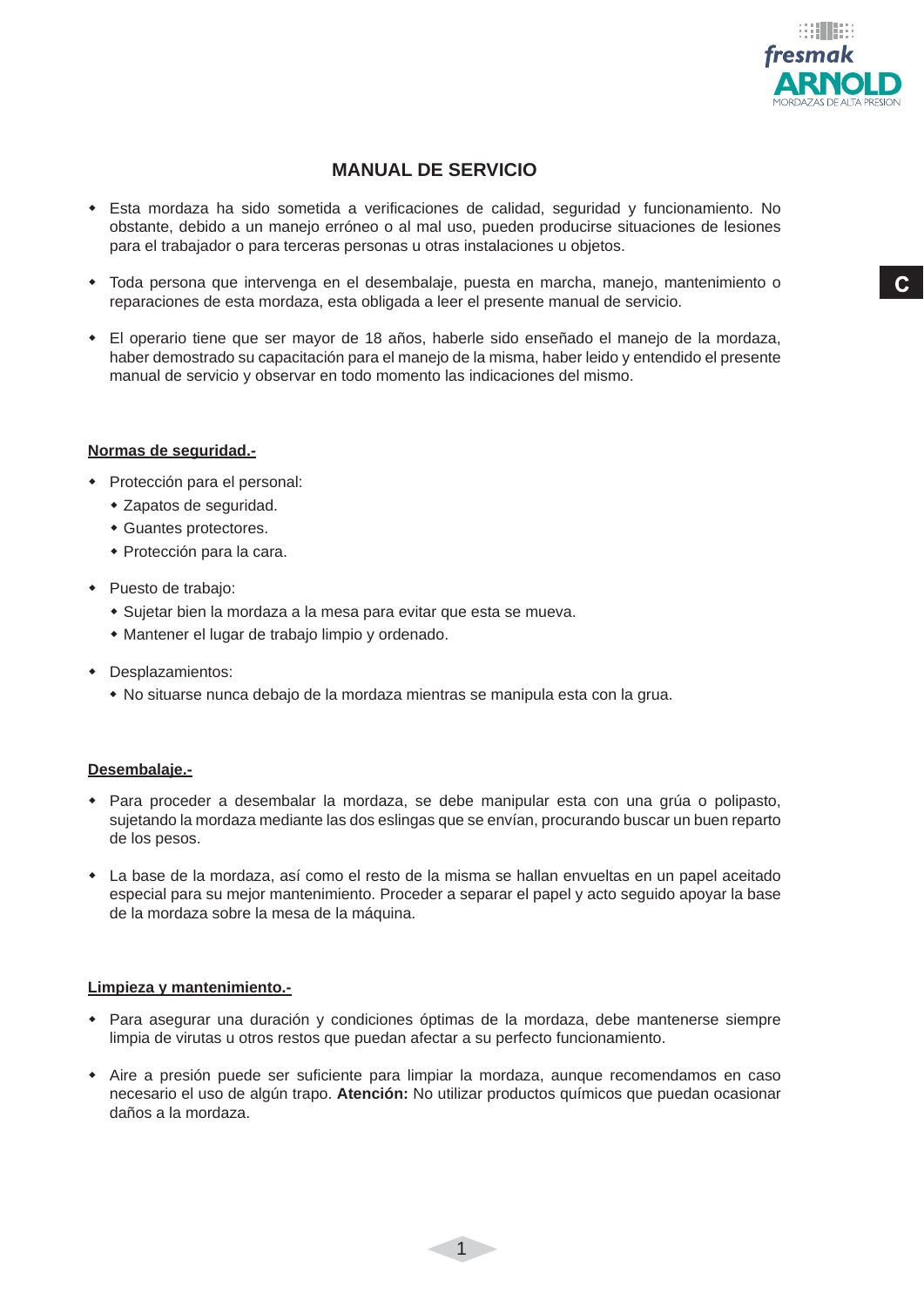

# **MORDAZA ARNOLD SC**

#### **A.- Funcionamiento.**

La mordaza funciona con el simple giro de la manilla. La manilla se puede colocar en los hexágonos situados a ambos lados del husillo. En la parte trasera de los carros móviles figuran unos iconos donde indica el movimiento de ellos según el sentido de giro de la manilla.

El sistema autocentrante de la mordaza se consigue por medio del husillo roscado –izquierda y derechaque va fijado en el centro de la mordaza por un soporte.

El husillo en uno de sus extremos lleva un hexágono interior que está pensado para llevar los carros móviles hacía el centro en caso de que la mordaza se salga de recorrido y la manilla se quede sin alojamiento.

Estas mordazas ofrecen dos posibilidades de amarre: hacia interior y hacia el exterior. Esto se consigue simplemente cambiando el sentido de giro de la manilla.

La mordaza se suministra con una manilla estándar del tipo "carraca". En el caso de que sea necesario controlar la fuerza con la que se quiere amarar la pieza es recomendable el uso de una llave dinamométrica.

La fuerza con la que se sujeta la pieza de trabajo es proporcional al Par de apriete que se aplica en la manilla. Esta relación viene representada en la página 11.

Las mordazas SC 70, SC 90, SC 125 llevan en los carros móviles dos chaveteros en paralelo. Según donde coloquemos las bocas y como posicionemos su forma escalonada conseguiremos diferentes campos de amarre. En la parte delantera, las bocas llevan dos agujeros roscados (excepto en la SC-70) y en ellos se suministra una pletina lisa que sirve de paralela para apoyar la pieza si fuera conveniente. En su caso esos agujeros se pueden utilizar para otro tipo de apoyos.

Los modelos SC 90 5X y SC 125 5X llevan un par de bocas altas. En la zona superior de estas bocas se suministran bocas templadas, en el modelo SC 90 son exclusivas de ella y las del modelo SC 125 son intercambiables con todas las bocas de Fresmak

#### **B.- Limpieza.**

Es fundamental para un buen funcionamiento que la mordaza en todo momento lo más limpia posible.

Para evitar la acción de las virutas el husillo va protegido por dos rascadores uno a cada lado del soporte central dentro de los carros móviles.

Para una limpieza completa sacaremos totalmente los carros móviles de la mordaza utilizando el hexágono interior del husillo. El husillo queda fiio en la mordaza. Ahora podemos limpiar el interior de los carros móviles y el husillo

#### **C. Buen uso.**

La mordaza lleva a ambos lados unos engrasadores. Se recomienda un engrase frecuente con lo que se evitaran durezas en el movimiento y atascos por desuso.

Para la durabilidad de la mordaza no es conveniente el uso de amarres excesivos. Se recomienda utilizar la manilla que se suministra, evitando grandes llaves, tubos o golpes en la manilla para conseguir mayores aprietes.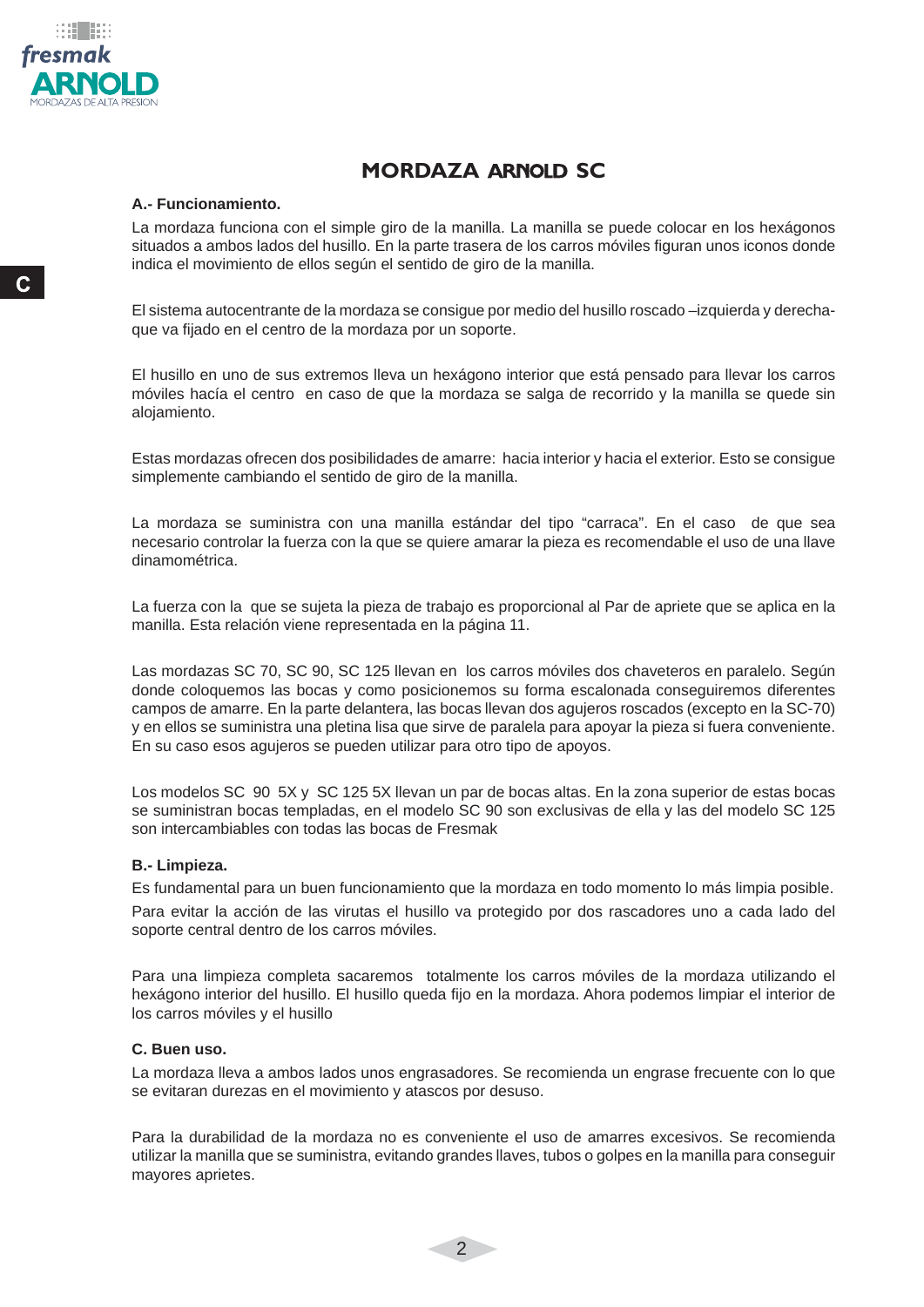

### **SERVICE MANUAL**

- This machine vice is guaranteed for quality, and workmanship. It has been prepared for its correct operation through our established final assembly and test procedures. Care should be taken that it is used correctly to ensure the operators and other persons safety in the workplace.
- Each person involved in the unpacking, handling, operation and maintenance of this vice is required to have to read this service manual. This is to ensure safety at work compliance, and the correct understanding of the vice operation.
- The operator has to be minimum 18-years of age, it must be ensured that the operator is capable or has to be trained on the correct vice operation by someone more senior. The operator must be able to prove his capabilities for its handling and operation and have read and understood this service manual and keep it available for reference.

#### **Personal protection.-**

- Security shoes (steel toecap type).
- Protecting gloves.
- Machine guards, safety glasses.

#### **Worklace .-**

- The vice must be clamped firmly to the machine table to avoid movements during a machining operation.
- Ensure the vice jaw movements are not impeded in any way,keep the work area tidy.

#### **Moving the vice.-**

 Care should be taken when moving the vice. The operator must keep clear of the crane or other lifting equipment used.

#### **Unpacking the vice .-**

- To proceed with unpacking the vice, a hoist should be used for lifting with the two slings supplied, making sure the load is correctly balanced.
- The vice is wrapped in oiled paper for its protection during delivery. Ensure that when the oiled paper is removed from its base it is immediately placed on a "cleaned" machine table and clamped safely in position.

#### **Cleaning and general maintenance.-**

 To ensure the vice long operational life and the most favourable working conditions, it is essential that it is cleaned very regularly, after each machining cycle of swarf or machining sludge that can affect its correct operation.

 The regular "cleaning" can be by pressure coolant gun or air gun. Together the use of a small brush to clear the jaw movement ways can generally be effective. Cleaning by industrial rag or paper can also usefully be done after a number of machining cycles. It must be understood that the efficient vice operation needs clear space for clamping and unclamping. **Warning:** never use chemical products which can damage the vice.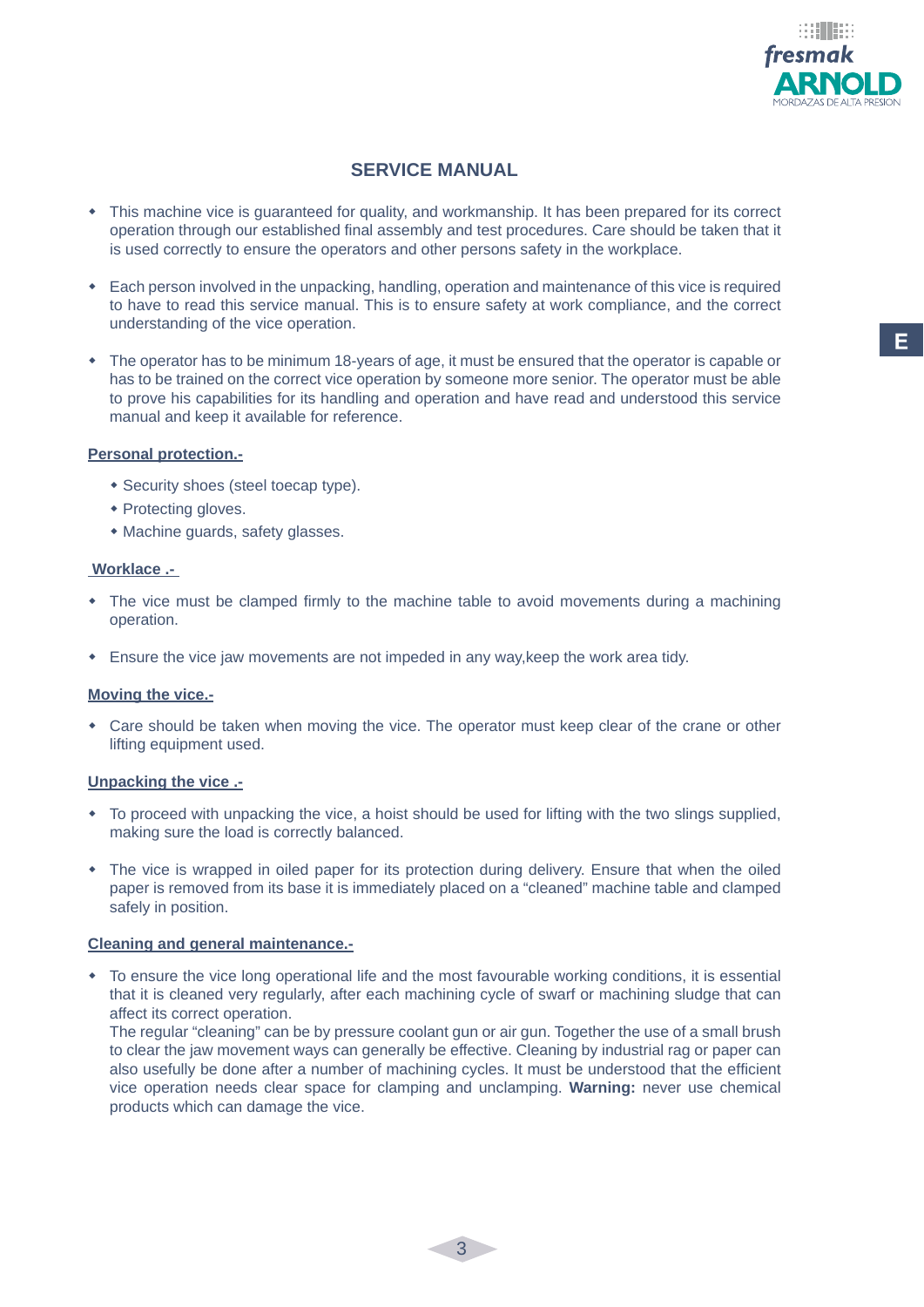

### **ARNOLD SC VICE**

#### **A. Functioning**

The vice works by simply turning the handle. The handle can be inserted into the hex keys on each side of the spindle. The backs of the movable carriages contain icons which indicate direction of movement depending on handle rotation direction.

The vice's self-centring system uses a threaded spindle - left and right - which is attached to the centre of the vice via a support.

One of the ends of the spindle contains a hexagon that has been designed to move the movable carriages towards the centre should the vice overrun and the handle become unseated.

These vices can be fastened in two ways: inwards and outwards. This is achieved by simply changing the handle's direction of rotation.

The vice is supplied with the standard "ratchet" type handle. We recommend using a torque wrench if it is necessary to control the force applied to fasten the part.

The force holding the workpiece is proportional to the torque applied to the handle. This list is shown on page 11

Vice models SC 70, SC 90, SC 125 include two keys in parallel on the movable carriages. Different fastening areas can be achieved depending on how we install the jaws and their step shapes. At the front, the jaws have two threaded holes (except in SC-70 model) into which a flat plate can be inserted as a parallel to support the part if necessary. These holes can also be used for other types of support.

Models SC 90 5X and SC 125 5X include a pair of high jaws. The top of these jaws are supplied with tempered jaws, for model SC 90 they are exclusive to that model and for model SC 125 they are interchangeable with all Fresmak jaws

#### **B. Cleanliness.**

For correct operation, it is vital that the vice is kept as clean as possible at all times. To avoid swarf damage, the spindle is protected by two scrapers, one on each side of the central support inside the movable carriage.

For thorough cleaning, fully remove the movable carriages from the vice via the internal spindle hexagon. The spindle remains attached to the vice. Now we can clean the interior of the movable carriages and the spindle.

#### **C. Correct use.**

The vice includes greasers on both sides. Frequent greasing is recommended to prevent movement stiffness or the vice seizing up.

To ensure vice durability over tightening is not recommended. Use of the supplied handle is recommended, avoiding large spanners, pipes or knocks to the handle to achieve greater force.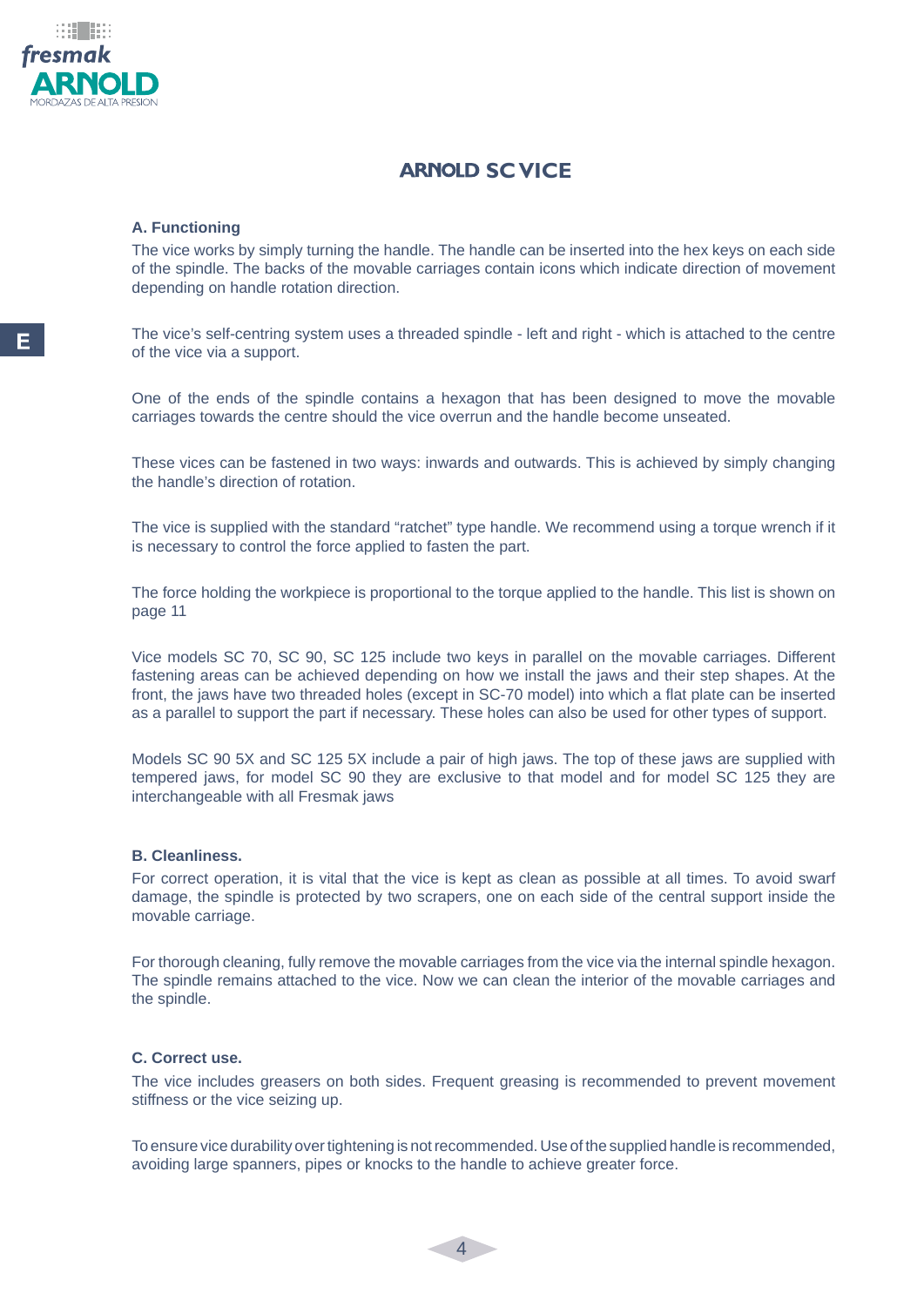

### **MANUEL DE SERVICE**

- Cet étau a étè soumis aux verifications de qualité, sécurité et fonctionnement.
- La lecture de ce manuel est indispensable pour le deballage de l'étau, sa mise en service, son utilisation et son entretien.
- L'utilisateur doit être qualifié et doit avoir pris connaissance de toutes les instructions du manuel.

#### **Règles de securite.-**

- Protections pour le personnel:
	- Chaussures de securitè.
	- Gants de protection.
	- Masque pour le visage.
- Poste de travail:
	- Fixer bien l'étau sur la table de la machine pour eviter toute mouvement.
	- Le poste de travail doit etre propre et rangé.
- Déplacements de l'étau:
	- Ne jamais se mettre en-dessous de l'étau lors de sa manipulation avec une grue ou un palan.

#### **Déballage.-**

- Pour déballer l'étau, il faut l'elever avec une grue utilisant les deux élingues fournissées, en cherchant un bon équilibre du poids.
- Enlever la feuille de protection huilée de la base de l'étau et poser l'étau sur la table de la machine.

#### **Entretien et maintien.-**

- Pour assurer la durée et les conditions optimales de utilisation de l'étau, on doit le garder propre de tout copeau qui pourrait altérer son bon fonctionnement.
- \* Pour le nettoyer, il suffit d'un jet d'air comprimé ou d'un chiffon. Attention: Ne jamais utiliser de produits chimiques qui peuvent endommager l'étau.

F.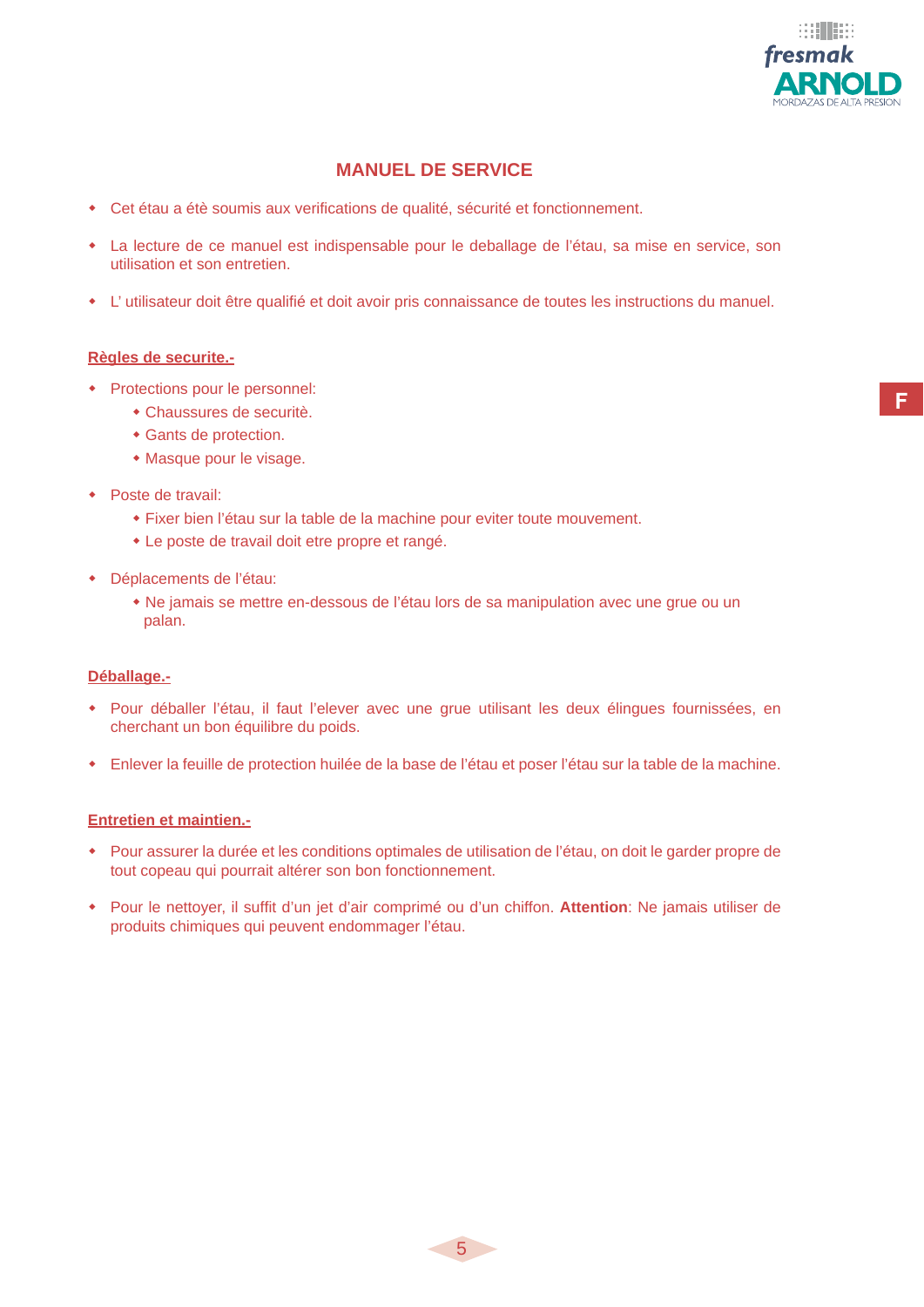

### **ETAU ARNOLD SC**

#### **A. Fonctionnement.**

L'étau fonctionne avec une simple rotation de la manette. La manette peut être placée dans les hexagones situés des deux côtés de la broche. À l'arrière des chariots mobiles figurent des icônes indiquant leur mouvement selon le sens de rotation de la manette.

Le système auto-centreur de l'étau est réalisé par la broche filetée –gauche et droite- qui est fixée au centre de l'étau au moyen d'un support.

À l'une de ses extrémités, la broche comporte un hexagone intérieur prévu pour conduire les chariots mobiles jusqu'au centre au cas où l'étau sortirait de son parcours et que la manette se retrouve sans logement.

Ces étaux offrent deux possibilités de serrage : vers l'intérieur et vers l'extérieur. Ceci s'obtient simplement en changeant le sens de rotation de la manette.

L'étau est livré avec une manette standard de type à cliquet. S'il apparaît nécessaire de contrôler la force de serrage de la pièce, il convient d'utiliser une clé dynamométrique.

La force avec laquelle va être tenue la pièce à travailler est proportionnelle au couple de serrage qui est appliqué à la manette. Ce rapport est représenté à la page 11.

Sur les chariots mobiles, les étaux SC 70, SC 90, SC 125 comportent deux rainures de clavette en parallèle. Selon l'endroit où nous plaçons les mâchoires et comment nous les positionnons en échelonnement, nous allons obtenir différentes plages de serrage. Sur le devant, les mâchoires comportent deux trous filetés (sauf pour le modèle de SC-70) pour lesquels est fournie une plaque lisse servant de parallèle pour appuyer la pièce si besoin est. Le cas échéant, ces trous peuvent être utilisés pour d'autres types d'appui.

Les modèles SC 90 5X et SC 125 5X comportent une paire de mâchoires hautes. Sur le dessus de ces mâchoires sont fournies des mâchoires trempées ; pour le modèle SC 90, elles lui sont particulières et celles du modèle SC 125 sont interchangeables avec toutes les mâchoires Fresmak.

#### **B- Nettoyage.**

Pour le bon fonctionnement de l'étau, il est essentiel qu'il soit à tout moment le plus propre possible. Pour éviter l'action des copeaux, la broche est protégée par deux racloirs, un de chaque côté du support central à l'intérieur des chariots mobiles.

Pour un nettoyage complet, nous sortirons entièrement les chariots mobiles de l'étau à l'aide de l'hexagone intérieur de la broche. La broche reste fixe dans l'étau. Maintenant nous pouvons nettoyer l'intérieur des chariots mobiles et la broche.

#### **C.- Bon usage.**

Sur les deux côtés, l'étau comporte des trous de graissage. Nous recommandons un graissage fréquent pour éviter toute résistance dans le mouvement et le grippage par manque d'usage.

Pour la durabilité de l'étau, évitez les serrages excessifs. Nous recommandons d'utiliser la manette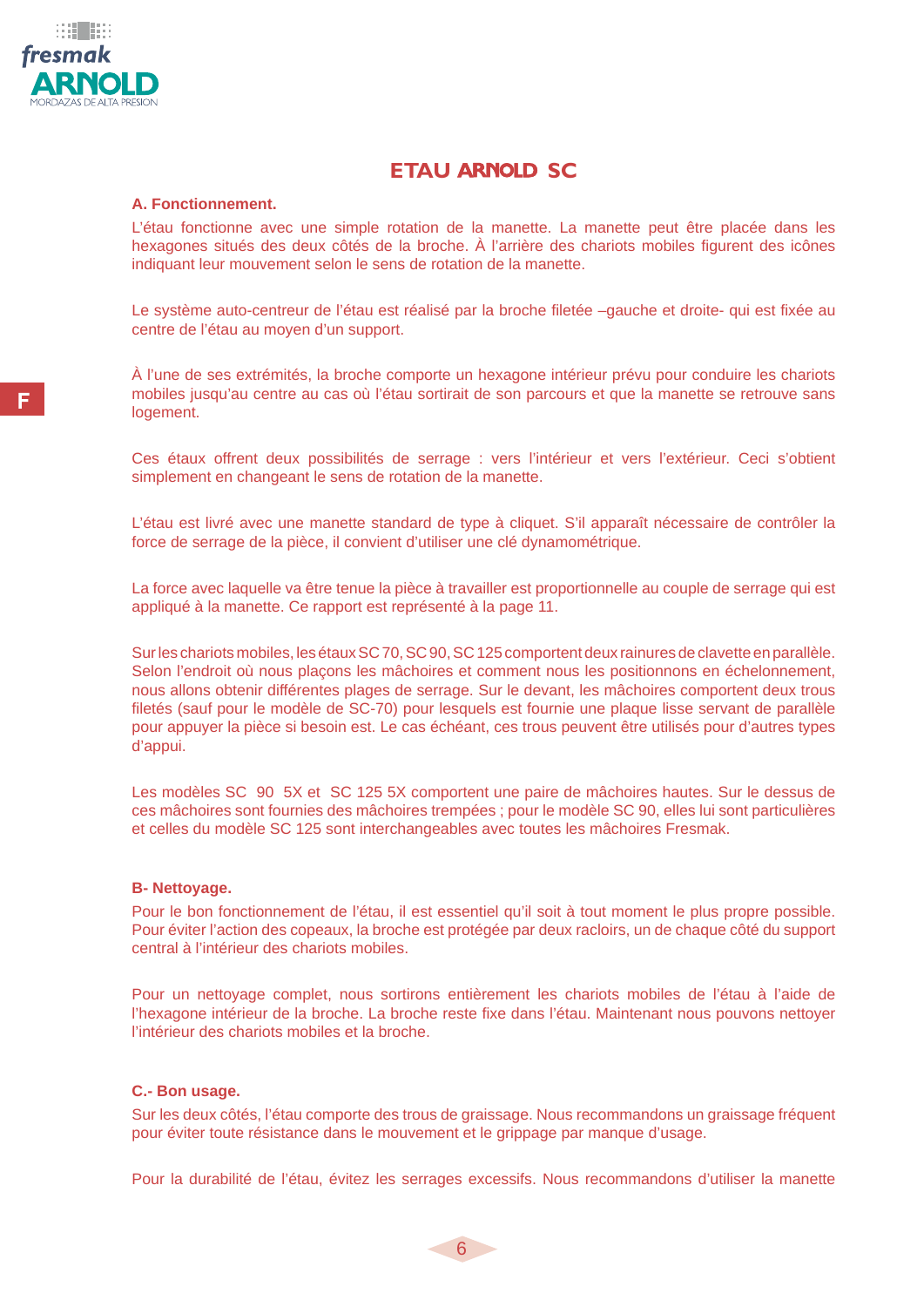

### **BEDIENUNGSANLEITUNG**

- Dieser Hochdruckspanner wurde einer Prüfung hinsichtlich Qualität, Sicherheit und Funktion unterzogen. Dennoch könnten wegen falscher Bedienung oder falschem Gebrauch, Verletzungen des Bedieners oder dritter Personen oder Gegenständen, Maschinen etc. auftreten.
- Jede Person vom Wareneingang bis zum Bediener oder Wartungs- oder Reparaturpersonal, die mit dem Hochdruckspanner in Kontakt kommen, ist verpflichtet diese Bedienungsanleitung zu lesen.
- Der Bediener sollte älter als 18 Jahre alt sein, er muß in die Bedienung / Handhabung des Spanners eingewiesen worden sein und er muß diese Bedienungsanleitung gelesen und verstanden haben. Den enthaltenen Anweisungen muß jederzeit strikt Folge geleistet werden.

#### **Generell.-**

Schutzkleidung für das Personal

- Sicherheitsschuhe
- Schutzhandschuhe
- Gesichtsschutz

#### **Arbeitsplatz.-**

- Der Hochdruckspanner ist sicher auf den Maschinentisch zu befestigen / fixieren, um Bewegungen zu vermeiden. Geeignet sind unsere Spannpratzen in Verbindung mit T-Nutenschrauben.
- Der Arbeitsplatz muß stets sauber und aufgeräumt sein.
- Es muß dem Bediener genügend Bewegungsfreiheit zur Verfügung stehen.

#### **Deplazierung.-**

 Wenn der Spanner (z.B. mit einem Kran) verlegt wird, nie darunter stehen. Auf andere Personen und Gegenstände achten.

#### **Auspacken.-**

- Den Hochdruckspanner mit geeigneten Hilfsmitteln (z.B. einem Kran oder Heberolle) und mittels den zwei mitgelieferten Schlingen aufnehmen, versuchen das Gewicht gut aufzuteilen und nachfolgend auspacken.
- Damit der Spanner vor Unwelteinflüssen und Rost bestens geschützt ist, befindet er sich in einem eingeölten, speziellem Papier eingewickelt. Das Papier entfernen und anschliessend den Grundkörper auf einer geeigneten Ablage (z.B. Maschinentisch ) abstellen.

#### **Reinigung und Wartung.-**

 Um eine dauerhafte Funktion des Spanners zu gewährleisten, sollte er immer von Spänen oder andere Teilen, welche die perfekte Funktion negativ beeinflussen könnten, saubergehalten werden.

Die Reinigung des Spanners kann mit Druckluft erfolgen, wir empfehlen jedoch, einen sauberen Lappen oder Ähnliches zu benutzen. **Achtung:** Keine chemischen Produkte anwenden, die den Spanner beschädigen könnten.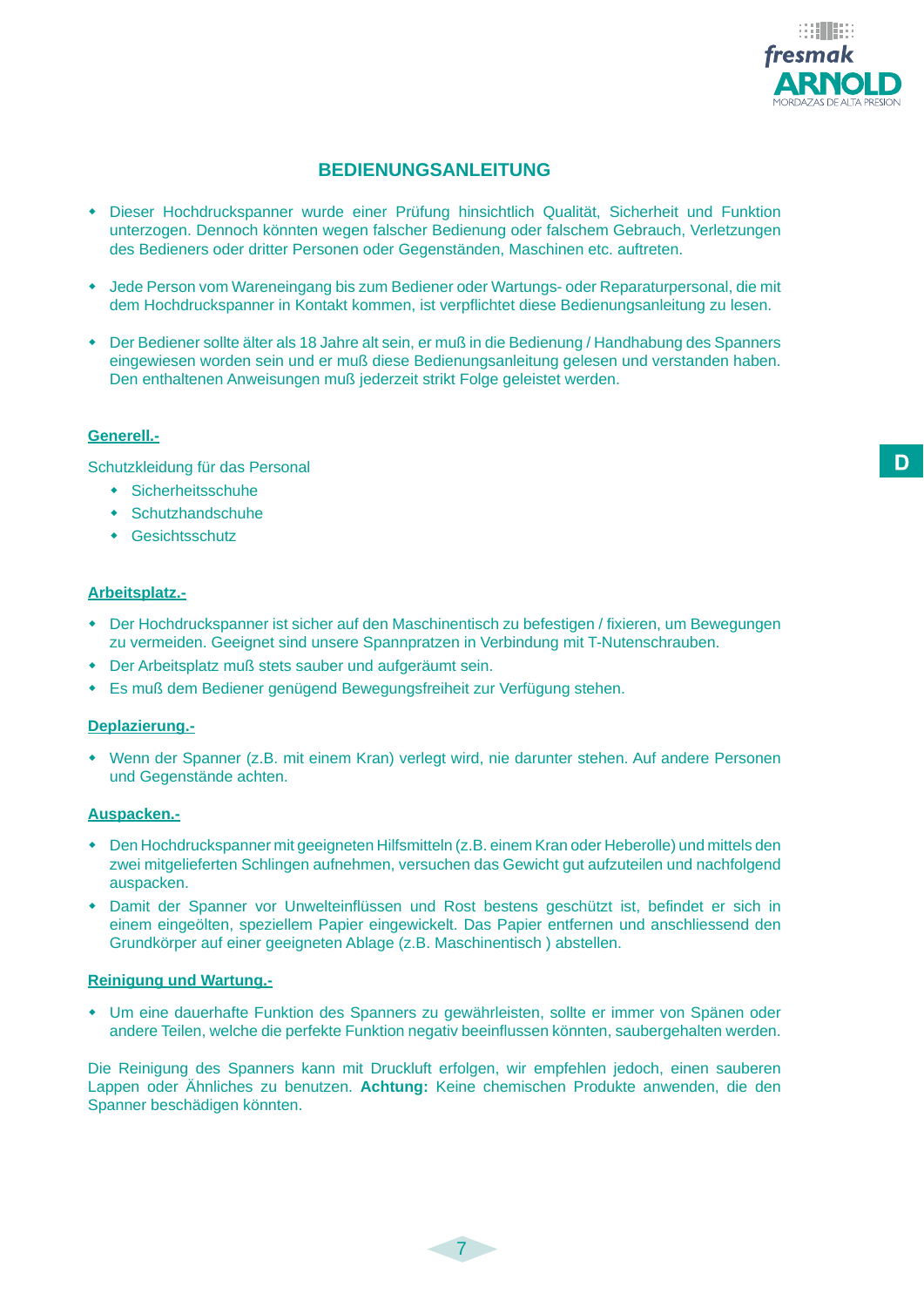

#### **A. Funktionsweise.**

Die Spindel wird durch Drehen der Handkurbel betätigt. Die Handkurbel wird an den Sechskanten positionert, die sich an beiden Seiten der Spindel befinden. Auf den Rückseiten der beweglichen Backen zeigen Symbole die Bewegungsrichtungen der Backen an.

Zur Selbstzentrierung des Schraubstocks hat die in seinem Mittelpunkt verankerte Gewindespindel ein Linksund ein Rechtsgewinde.

Falls die Backen so weit geöffnet wurden, dass die Handkurbel nicht mehr positioniert werden kann, ist an einem Ende der Spindel ein Innensechskant angebracht, der ermöglicht, die Backen mit Hilfe des entsprechenden Steckschlüssels wieder zu schließen.

Mit diesem Schraubstock kann sowohl nach innen als auch nach außen gespannt werden, indem mit der Handkurbel in die entsprechende Richtung gedreht wird.

Der Schraubstock wird mit einer Knarre ausgeliefert. Falls der Spanndruck überprüft werden soll, muss mit einem Drehmomentschlüssel gearbeitet werden.

Der Spanndruck verhält sich proportional zum Drehmoment und ist in der Grafik auf Seite 11 dargestellt.

Die Schraubstöcke SC 70, SC 90 und SC 125 haben in den beweglichen Backen jeweils zwei parallele Positioniernuten. Durch die Positionierung der Stufenbacken in der vorderen oder hinteren Nut werden unterschiedliche Spannfelder erzielt. In der Stirnseite der Backen befinden sich zwei Gewindebohrungen, um glatte Backen als Stufe oder andere für die Bearbeitung notwendige Backen zu fixieren.

Die Ausführungen SC 90 5X und SC 125 5X sind mit hohen Backen ausgestattet. Im oberen Bereich der hohen Backen befinden sich gehärtete Backen, die nur beim Modell SC 125 mit allen Backen des Fresmak-Programms austauschbar sind.

#### **B- REINIGUNG.**

Für das einwandfreie Funktionieren ist es grundlegend, dass der Schraubstock im Innern sauber ist. Damit keine Späne in die Spindel eindringen, befinden sich in den beweglichen Backen Abstreifer.

Zur vollständigen Reinigung des Schraubstocks müssen beide bewegliche Backen, mit Hilfe des Innensechskants in der Spindel, entfernt werden. Die Spindel bleibt mit dem Schraubstock verbunden. Nun können bewegliche Backen und Spindel gereinigt werden.

#### **C.- ORDNUNGSGEMÄSSER GEBRAUCH.**

Der Schraubstock hat auf beiden Seiten Schmiernippel. Häufiges Schmieren gewährleistet die Leichtgängigkeit der beweglichen Backen und vermeidet Blockierungen.

Um eine lange Lebensdauer des Schraubstocks zu gewährleisten, ist exzessiver Spanndruck zu vermeinden. Es sollten weder lange Hebel eingesetzt, noch mit Hämmern auf den Schlüssel geschlagen werden. Der mitgelieferte Schlüssel reicht zum Aufbau des passenden Spanndrucks aus.

e al III de S fresmak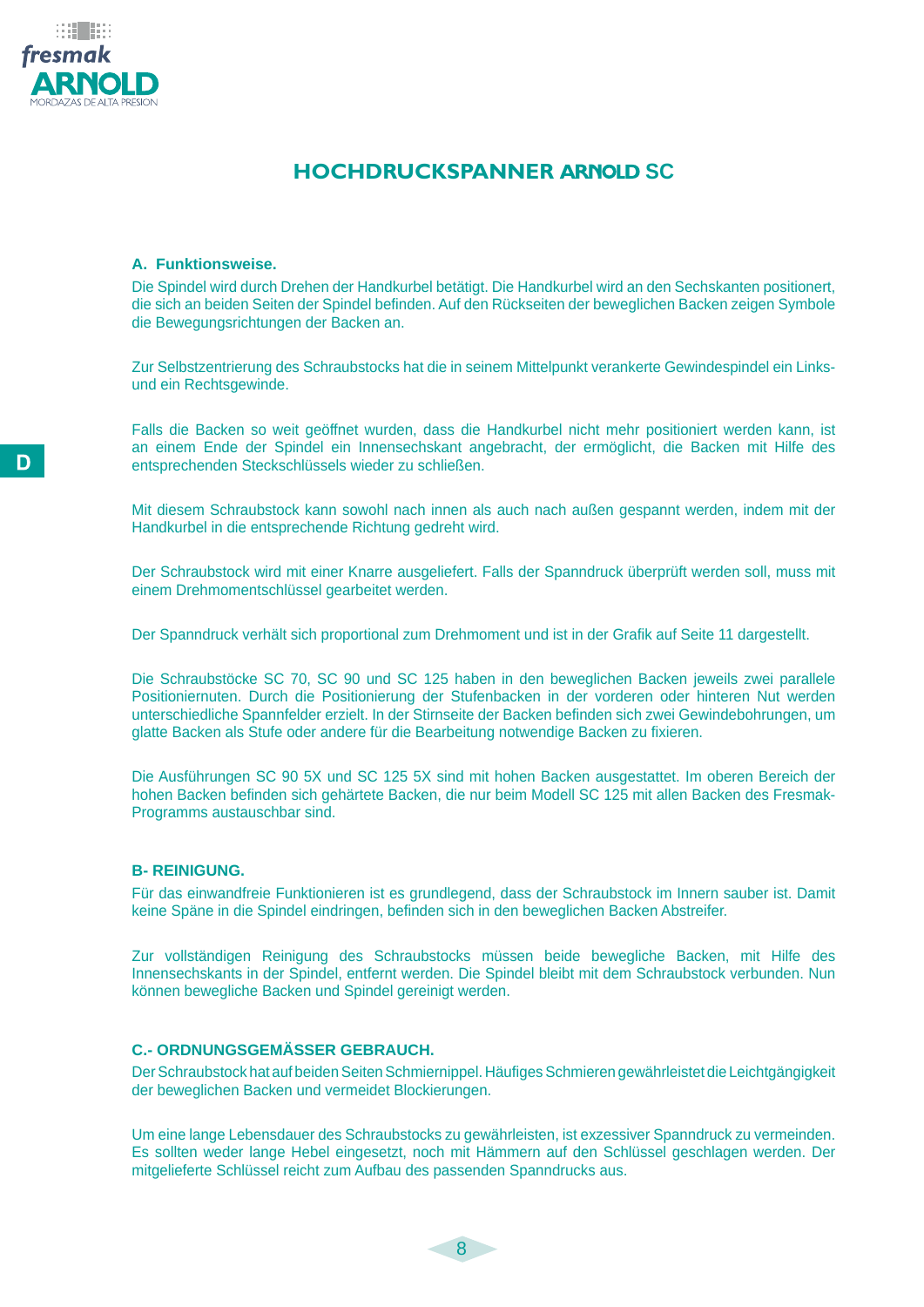

### **MANUALE D'ISTRUZIONI**

- Questa morsa è stata sottoposta a controlli di qualità, sicurezza e funzionamento. Non ostante ciò, dovuto ad un' utilizzo sbagliato o non corretto, si possono causare danni all'operatore, a terze persone o ad altri macchinari.
- Tutte le persone che intervengono nello sballaggio, messa in marcia, utilizzo, manutenzione o riparazione di questa morsa, sono obbligate a leggere il presente manuale d'istruzioni.
- L'utilizzatore deve essere maggiorenne, essere stato istruito sull'uso della morsa, aver dimostrato di saperla utilizzare, avere letto e capito il presente manuale d'istruzioni ed osservare in qualsiasi momento le indicazioni poste nello stesso.

#### NORME DI SICUREZZA

- Protezione per li personale:
	- Scarpe antinfortunistiche.
	- Guanti protettivi.
	- Protezioni per il viso.
- Messa in servizio:
	- Bloccare bene la morsa alla tavola per evitare che si muova.
	- Mantenere il posto di lavoro pulito e ordinato.
- Spostamento:
	- Non mettersi mai al di sotto della morsa, quando la si sposta con una gru.

#### **SBALLAGGIO**

- Per lo sballaggio della morsa, utilizzare una gru o un paranco, sostenendola con le fascie che vengono fornite, facendo attenzione a ripartire bene i pesi.
- La base della morsa, cosi come tuuto il resto, sono stati avvolti con carta oleata per il suo miglior mantenimento. Dopo aver tolto la carta, appoggiare la base della morsa sulla tavola della macchina utensile.

#### PULIZIA E MANUTENZIONE.

- Per assicurare durata e condizioni ottime alla morsa, la si deve mantenere sempre pulita dai trucioli o da altra spocizia che possono compromettere il suo perfetto funzionamento.
- L'aria compressa può essere sufficente per pulire la morsa, anche se raccomandiamo, dove possibile l'uso di stacci. **ATTENZIONE:** non utilizzare prodotti chimici che la possono deteriorare.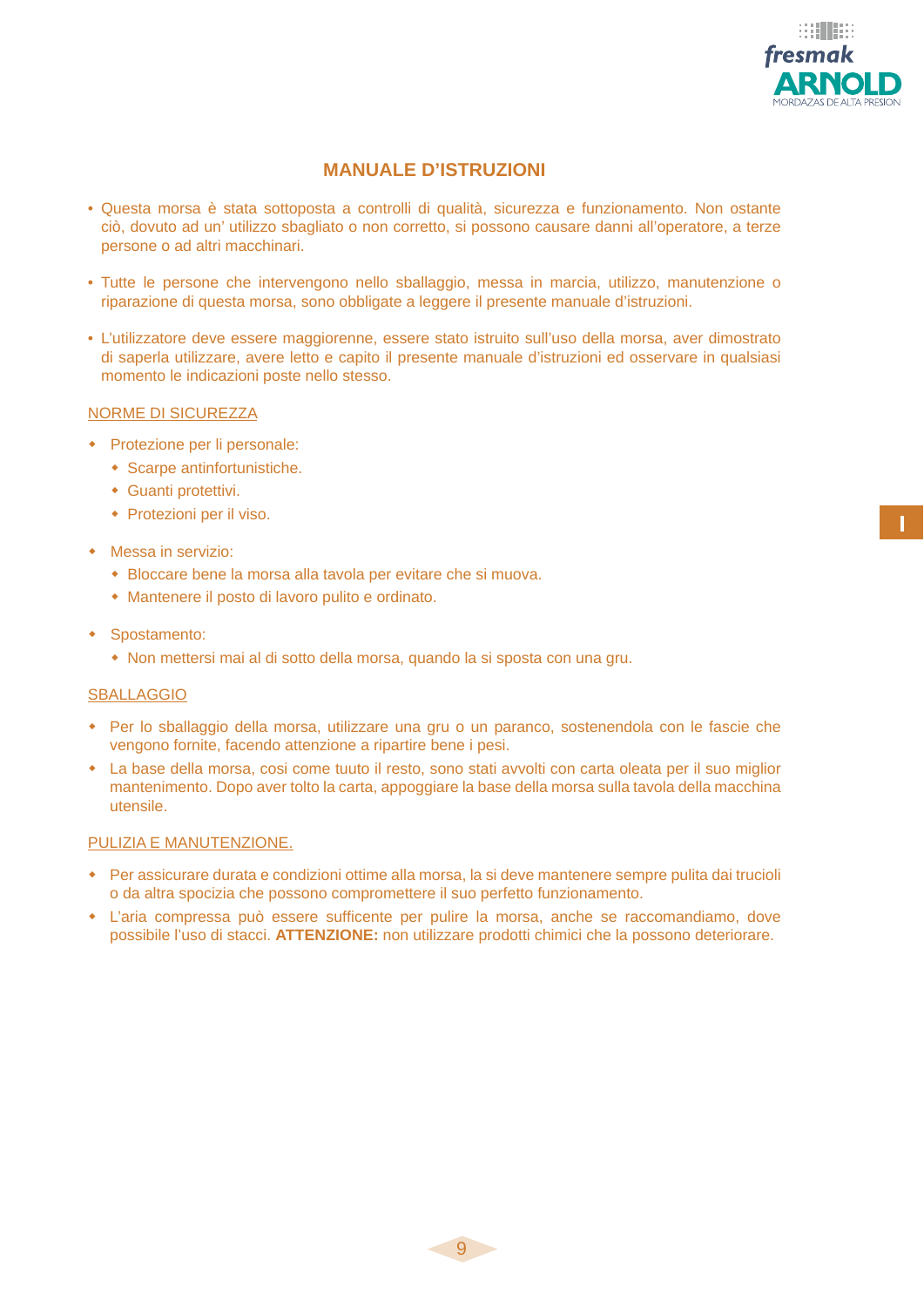

### **MORSA ARNOLD SC**

#### **A. Funzionamento.**

La morsa funziona girando semplicemente la manovella. La manovella si può collocare nei due esagoni posti ai lati della vite dimanovra.Nella parte posteriore dei carri mobili, ci sono delle icone dove si indica il loro movimento a seconda del senso rotatorio della manivella.

Il sistema autocentrante della morsa si ottiene per mezzo della vite filettata sinistra / destra, che viene fissata al centro della morsa per mezzo di un supporto.

La vite, in una sola delle sue estremità, ha un esagono interno, che è stato pensato per muovere i carri verso il centro, nel caso in cui siano fuori corsa e la manovella si trovi senza alloggiamento.

Queste morse offrono due possibilità di chiusura: verso l'interno e verso l'esterno. Per fare ciò, è sufficente cambiare senso di rotazione alla manovella.

La morsa viene fornita con una chiave a cricchetto. Nel caso sia necessario controllare la forza di chiusura, si raccomanda l'utilizzo di una chiave dinamometrica.

La forza con la quale si strige il pezzo da lavorare, è proporzionale alla coppia che si applica alla manovella. Questa relazione è schematizzata a pag. 11.

Le morse SC-70 SC-90 SC-125 sono dotate , nei carri mobili, di due chiavette parallele. A seconda di come posizioniamo la ganascia superiore avremo differenti campi di presa. Nella parte anteriore, le ganasce, hanno due fori filettati (salvo il modello SC-70) dove si può installare le parallele, che servono como appoggio per i pezzi. Si possono utilizzare anche per altri tipi di appoggio.

I modelli SC 90 5X e SC 125 5X hanno una coppia di ganasce alte. Nella zona superiore di queste due ganasce si forniscono ganasce temprate, nel modello SC-90 sono dedicate, mentre per la SC-125 sono intercambiabili con tutte le ganasce FRESMAK.

#### **B- Pulizia.**

E' fondamentale per un buon funzionamento, che le morse siano sempre pulite. Per evitare l'azione dei trucioli, la vite è protetta da due raschiatori uno in ogni lato del supporto centrale, dentro i carri mobili.

Per una pulizia completa toglieremo totalmente i carri mobili della morsa, utilizzando l'esagono interno della vite. La vite rimane fisso alla morsa. Adesso possiamo pulire l'interno dei carri mobili e la vite.

#### **C.- Buon uso.**

La morsa è dotata in ambo i lati di ingrassatori. Si raccomanda un ingrassaggio frequente, con il quale si evita durezza nel movimento .

Per la durata della morsa non è conveniente fare chiusure eccessive. Si raccomanda di utilizzare la manovella in dotazione, evitando grandi chiavi, tubi o martello per raggiungere maggiori forze di chiusura.

 $-10$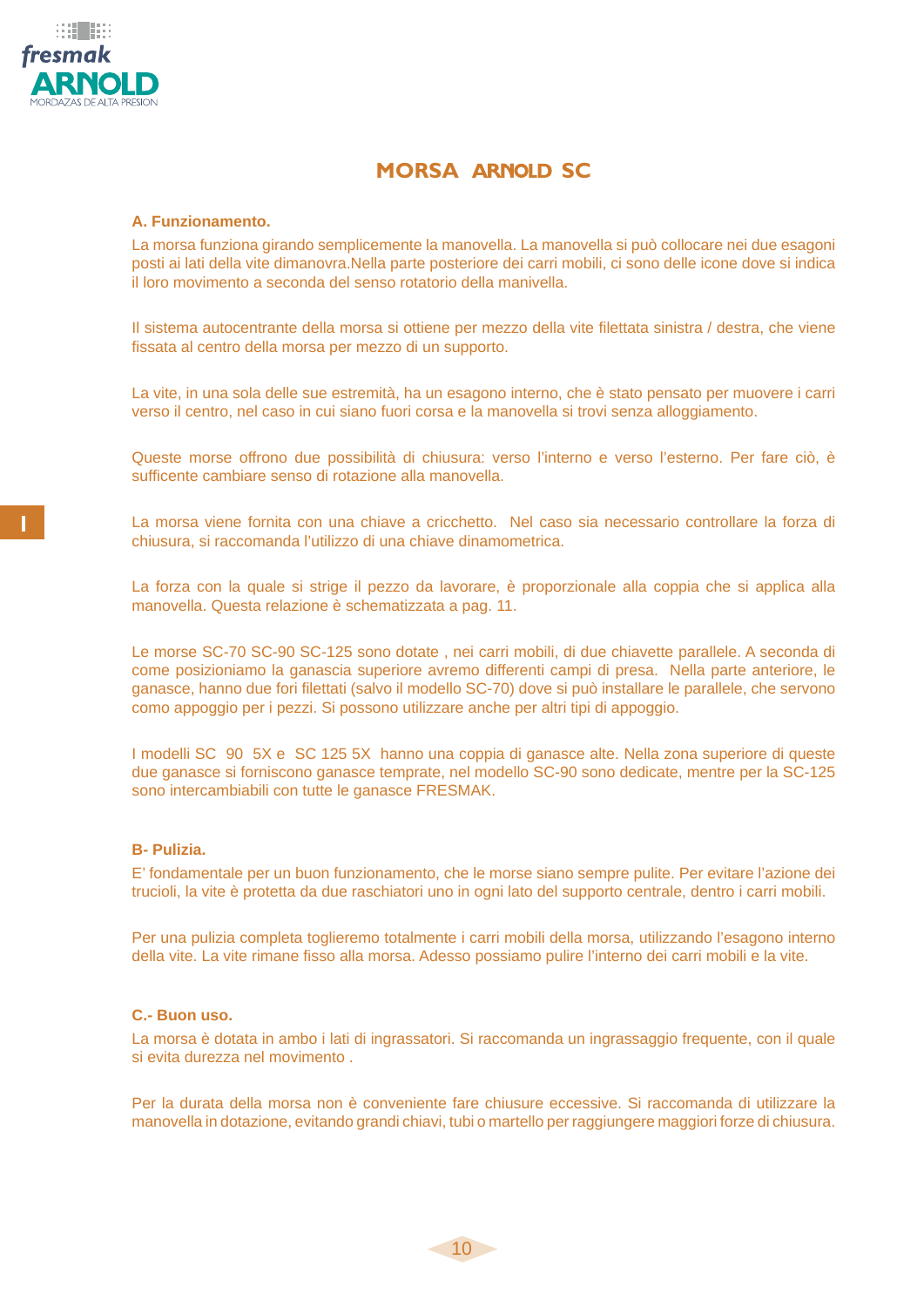





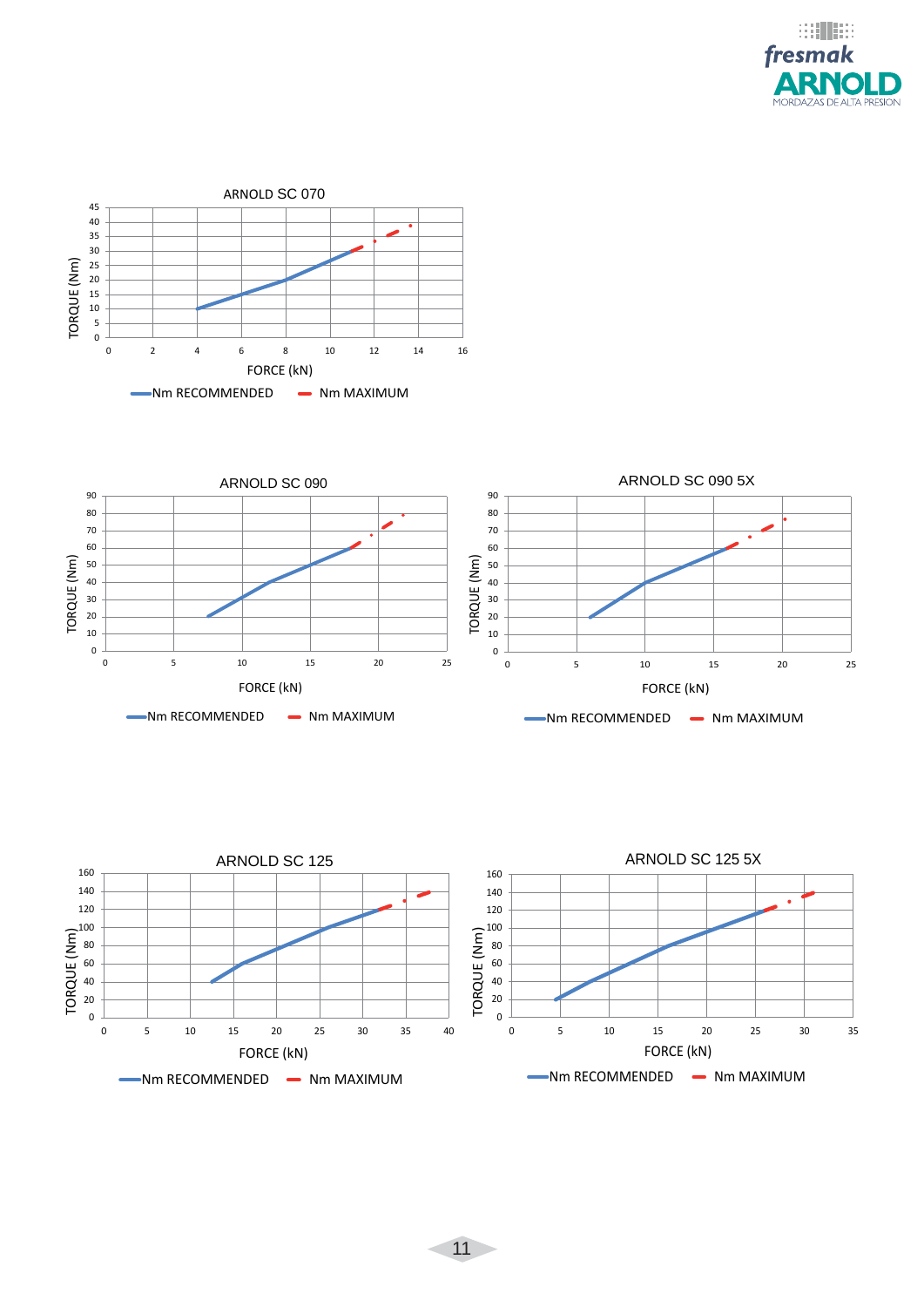

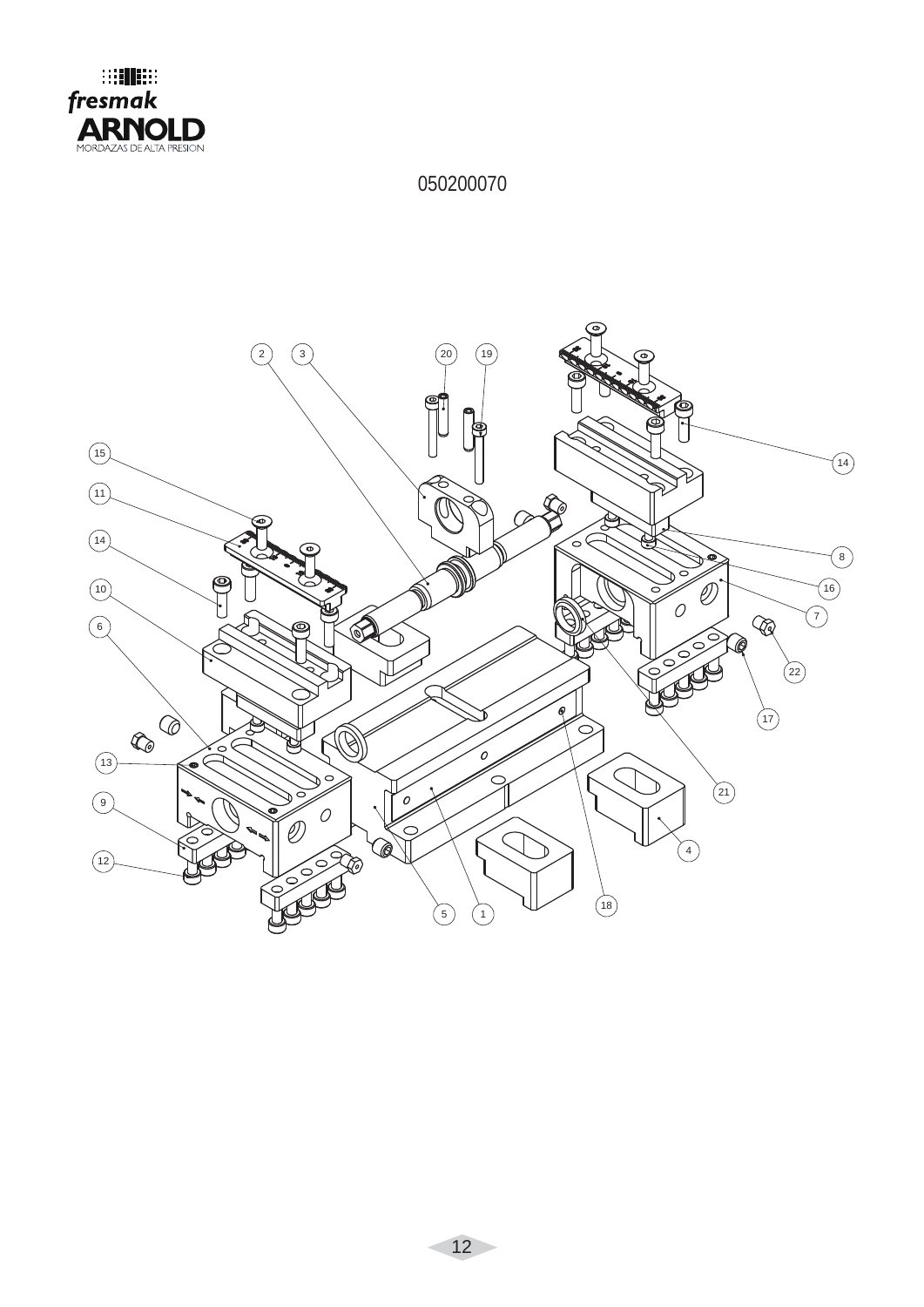|                |            |                            |                            | ARNOLD SC 070               |                                    |                              |
|----------------|------------|----------------------------|----------------------------|-----------------------------|------------------------------------|------------------------------|
|                | <b>REF</b> | <b>DENOMINACION</b>        | <b>DENOMINATION</b>        | <b>DESIGNATION</b>          | <b>BENNENNUNG</b>                  | <b>DESCRIZIONE</b>           |
| 1              | 900055070  | <b>ETIQUETA</b>            | LABEL                      | LABEL                       | <b>SCHILD</b>                      | <b>ETICHETTA</b>             |
| $\overline{2}$ | 905160070  | <b>HUSILLO</b>             | THREADED SPINDLE           | <b>BROCHE FILETEE</b>       | GEWINDEBOLZEN                      | ALBERO FRIZIONE              |
| 3              | 905170070  | SOPORTE CENTRAL            | <b>CENTRAL SUPPORT</b>     | SUPPORT CENTRAL             | MITTELLAGER                        | SUPPORTO CENTRALE            |
| $\overline{4}$ | 910520070  | <b>BRIDA DE AMARRE</b>     | <b>FIXING CLAMP</b>        | BRIDE DE FIXATION           | SPANNPRATZE                        | <b>BRIDA DI CHIUSURA</b>     |
| 5              | 950400070  | <b>CUERPO</b>              | <b>MAIN BODY</b>           | <b>CORPS FIX</b>            | GRUNDKÖRPER                        | CORPO                        |
| 6              | 951020070  | TUERCA DERECHA             | <b>RIGHT BASE JAW</b>      | <b>ECROU-FILET DROIT</b>    | MUTTER GEWINDE RECHTS              | CHIOCCIOLA FILETTO-DESTRO    |
| $\overline{7}$ | 951070070  | TUERCA IZQUIERDA           | <b>LEFT BASE JAW</b>       | ECROU-FILET GAUCHE          | MUTTER GEWINDE LINKS               | CHIOCCIOLA FILETTO-SINISTRO  |
| 8              | 951111070  | CHAVETA                    | KEY                        | CLAVETTE                    | NUTENSTEIN                         | CHIAVETTA                    |
| 9              | 951130070  | REGLA                      | <b>GIBS</b>                | <b>GLISSIERES</b>           | <b>LAUFSTAB</b>                    | LARDONI                      |
| 10             | 951150070  | <b>BOCA</b>                | <b>JAW</b>                 | <b>MORS</b>                 | SPANNBACKE                         | GANASCIA                     |
| 11             | 951160070  | <b>BOCA LISA / DENTADA</b> | SMOOTH / CLAW SERRATED JAW | MORS LISSE / CRANTÉ         | <b>GLATTE BACKE / KRALLENBACKE</b> | GANASCIA LISCIA / DENTELLATA |
| 12             | 900380090  | <b>TORNILLO</b>            | <b>SCREW</b>               | <b>VIS</b>                  | <b>SCHRAUBE</b>                    | <b>VITE</b>                  |
| 13             | 904310125  | <b>PRISONERO</b>           | ALLEN SET SCREW            | VIS D'ARRET                 | <b>GEWINDESTIFT</b>                | PRIGIONERO                   |
| 14             | 905200070  | <b>TORNILLO</b>            | <b>SCREW</b>               | <b>VIS</b>                  | <b>SCHRAUBE</b>                    | <b>VITE</b>                  |
| 15             | 905210070  | <b>TORNILLO</b>            | SCREW                      | <b>VIS</b>                  | SCHRAUBE                           | <b>VITE</b>                  |
| 16             | 905220070  | <b>TORNILLO</b>            | <b>SCREW</b>               | <b>VIS</b>                  | <b>SCHRAUBE</b>                    | <b>VITE</b>                  |
| 17             | 910630090  | <b>PRISONERO</b>           | ALLEN SET SCREW            | VIS D'ARRET                 | <b>GEWINDESTIFT</b>                | <b>PRIGIONERO</b>            |
| 18             | 910660090  | REMACHE                    | <b>RIVET</b>               | <b>RIVET</b>                | <b>NIET</b>                        | <b>RIVETTO</b>               |
| 19             | 912660125  | <b>TORNILLO</b>            | SCREW                      | <b>VIS</b>                  | SCHRAUBE                           | <b>VITE</b>                  |
| 20             | 951040070  | PASADOR                    | <b>DOWEL PIN</b>           | <b>GOUPILLE CYLINDRIQUE</b> | ZYLINDERSTIFT                      | SPINA CILINDRICA             |
| 21             | 951060070  | RASCADOR                   | <b>SEAL</b>                | <b>BAGUE D'ETANCHEITE</b>   | <b>UNTRING</b>                     | <b>RASCHIAOLIO</b>           |
| 22             | 951080070  | ENGRASADOR                 | <b>GREASE NIPPLE</b>       | <b>GRAISSEUR</b>            | <b>SCHMIERKOPF</b>                 | INGRASSATORE                 |
|                |            |                            |                            |                             |                                    |                              |
|                |            |                            |                            |                             |                                    |                              |
|                |            |                            |                            |                             |                                    |                              |
|                |            |                            |                            |                             |                                    |                              |
|                |            |                            |                            |                             |                                    |                              |
|                |            |                            |                            |                             |                                    |                              |
|                |            |                            |                            |                             |                                    |                              |
|                |            |                            |                            |                             |                                    |                              |
|                |            |                            |                            |                             |                                    |                              |
|                |            |                            |                            |                             |                                    |                              |
|                |            |                            |                            |                             |                                    |                              |
|                |            |                            |                            |                             |                                    |                              |
|                |            |                            |                            |                             |                                    |                              |
|                |            |                            |                            |                             |                                    |                              |
|                |            |                            |                            |                             |                                    |                              |
|                |            |                            |                            |                             |                                    |                              |
|                |            |                            |                            |                             |                                    |                              |
|                |            |                            |                            |                             |                                    |                              |
|                |            |                            |                            |                             |                                    |                              |
|                |            |                            |                            |                             |                                    |                              |
|                |            |                            |                            |                             |                                    |                              |
|                |            |                            |                            |                             |                                    |                              |
|                |            |                            |                            |                             |                                    |                              |
|                |            |                            |                            |                             |                                    |                              |
|                |            |                            |                            |                             |                                    |                              |
|                |            |                            |                            |                             |                                    |                              |
|                |            |                            |                            |                             |                                    |                              |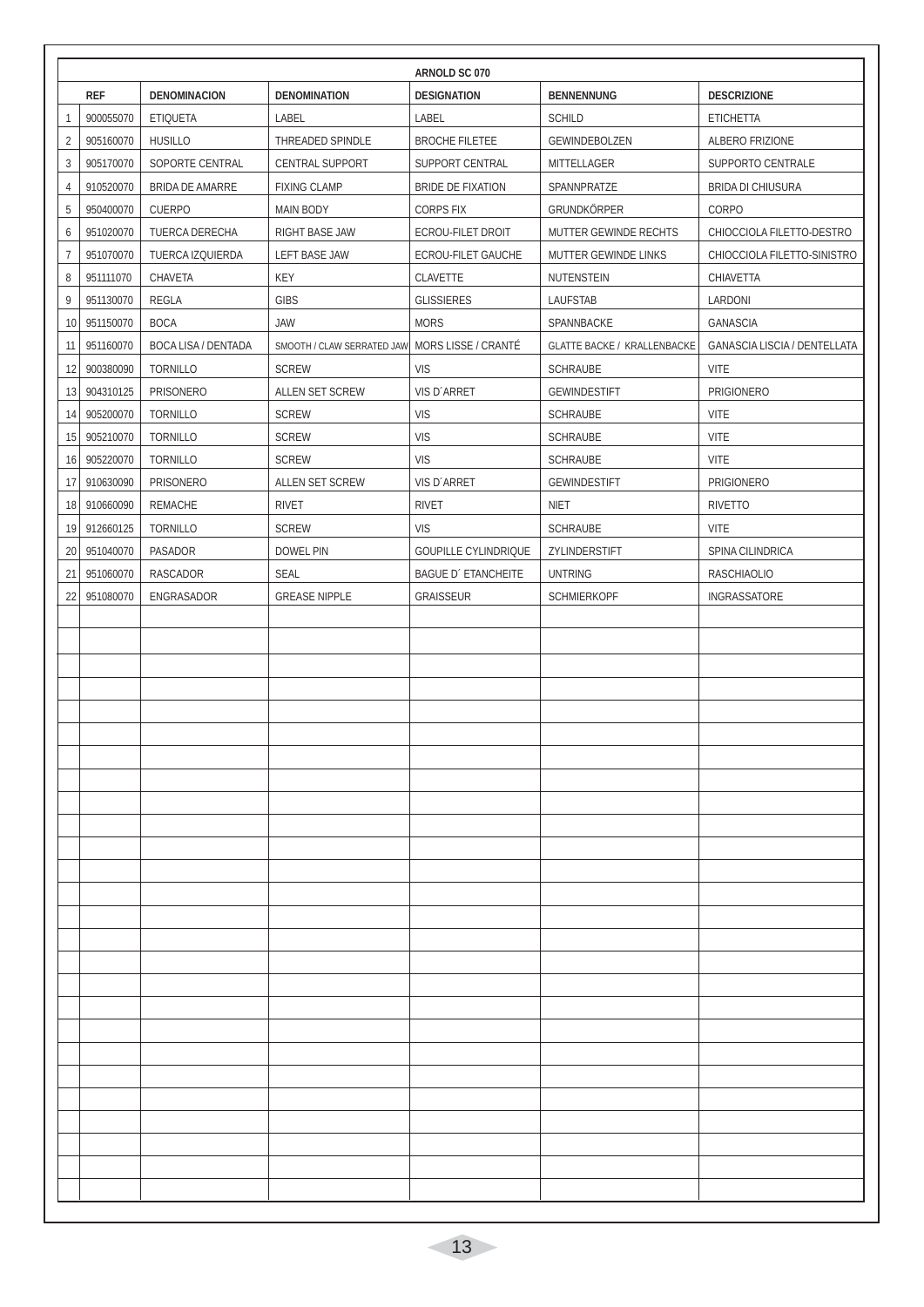

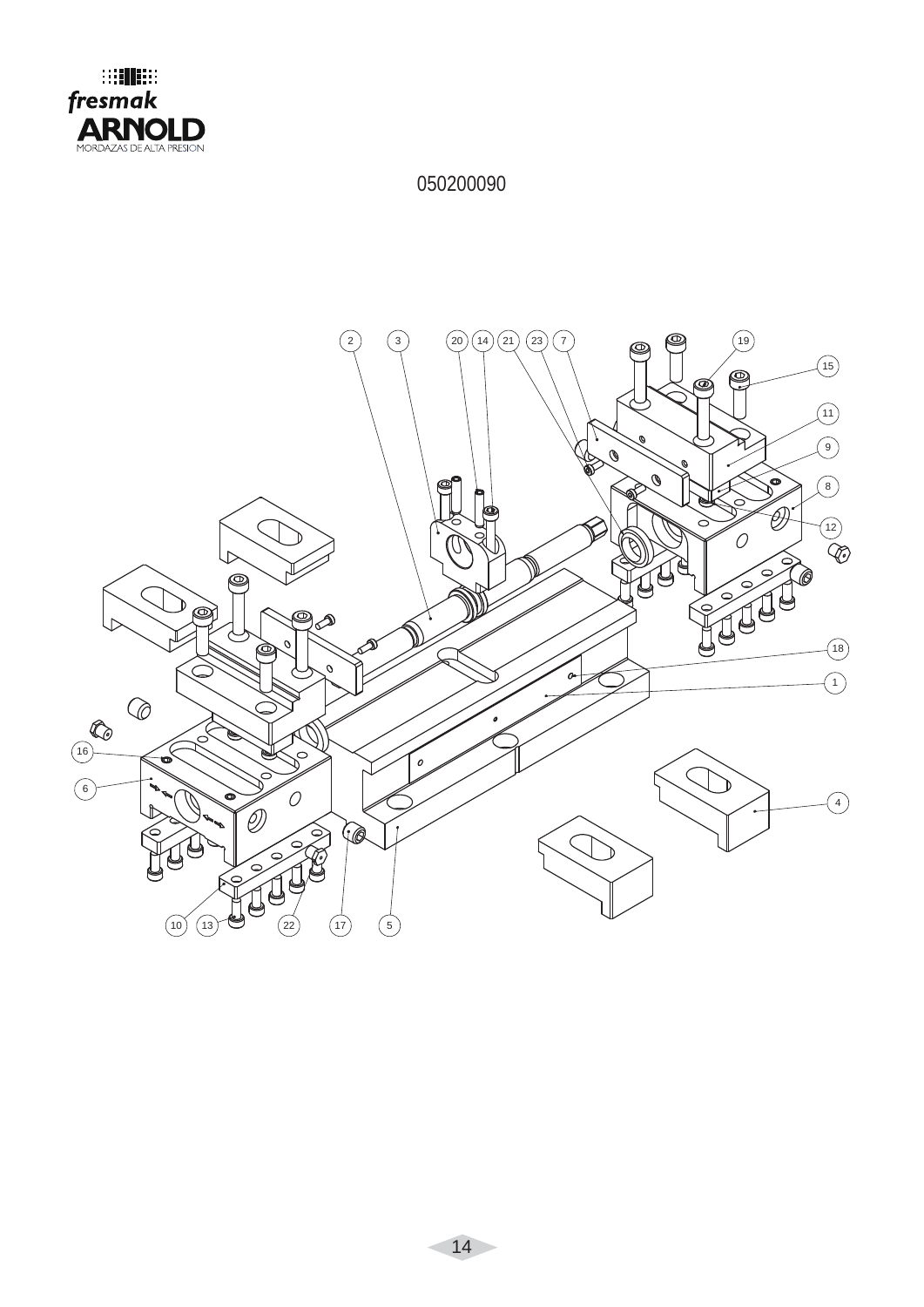|                |            |                        |                        | ARNOLD SC 090                 |                          |                              |
|----------------|------------|------------------------|------------------------|-------------------------------|--------------------------|------------------------------|
|                | <b>REF</b> | <b>DENOMINACION</b>    | <b>DENOMINATION</b>    | <b>DESIGNATION</b>            | <b>BENNENNUNG</b>        | <b>DESCRIZIONE</b>           |
| 1              | 900055090  | <b>ETIQUETA</b>        | LABEL                  | LABEL                         | <b>SCHILD</b>            | <b>ETICHETTA</b>             |
| $\overline{2}$ | 905160090  | <b>HUSILLO</b>         | THREADED SPINDLE       | <b>BROCHE FILETEE</b>         | GEWINDEBOLZEN            | ALBERO FRIZIONE              |
| 3              | 905170090  | SOPORTE CENTRAL        | <b>CENTRAL SUPPORT</b> | SUPPORT CENTRAL               | MITTELLAGER              | SUPPORTO CENTRALE            |
| 4              | 910520090  | <b>BRIDA DE AMARRE</b> | <b>FIXING CLAMP</b>    | BRIDE DE FIXATION             | SPANNPRATZE              | <b>BRIDA DI CHIUSURA</b>     |
| 5              | 950400090  | <b>CUERPO</b>          | <b>MAIN BODY</b>       | <b>CORPS FIX</b>              | GRUNDKÖRPER              | CORPO                        |
| 6              | 951020090  | TUERCA DERECHA         | <b>RIGHT BASE JAW</b>  | <b>ECROU-FILET DROIT</b>      | MUTTER GEWINDE RECHTS    | CHIOCCIOLA FILETTO-DESTRO    |
| $\overline{7}$ | 951050090  | <b>BOCA LISA</b>       | <b>PLAIN JAW</b>       | <b>MORS LISE</b>              | <b>GLATTE SPANNBACKE</b> | <b>GANASCIA FISSA</b>        |
| 8              | 951070090  | TUERCA IZQUIERDA       | LEFT BASE JAW          | ECROU-FILET GAUCHE            | MUTTER GEWINDE LINKS     | CHIOCCIOLA FILETTO- SINISTRO |
| 9              | 951111090  | CHAVETA                | KEY                    | CLAVETTE                      | NUTENSTEIN               | CHIAVETTA                    |
| 10             | 951130090  | REGLA                  | <b>GIBS</b>            | <b>GLISSIERES</b>             | LAUFSTAB                 | LARDONI                      |
| 11             | 951150090  | <b>BOCA</b>            | JAW                    | <b>MORS</b>                   | SPANNBACKE               | GANASCIA                     |
| 12             | 900310125  | <b>TORNILLO</b>        | <b>SCREW</b>           | <b>VIS</b>                    | <b>SCHRAUBE</b>          | <b>VITE</b>                  |
| 13             | 900370090  | <b>TORNILLO</b>        | <b>SCREW</b>           | <b>VIS</b>                    | <b>SCHRAUBE</b>          | <b>VITE</b>                  |
| 14             | 905210090  | <b>TORNILLO</b>        | <b>SCREW</b>           | <b>VIS</b>                    | SCHRAUBE                 | <b>VITE</b>                  |
| 15             | 910510090  | <b>TORNILLO</b>        | <b>SCREW</b>           | <b>VIS</b>                    | SCHRAUBE                 | <b>VITE</b>                  |
| 16             | 910630090  | PRISIONERO             | ALLEN SET SCREW        | VIS D'ARRET                   | <b>GEWINDESTIFT</b>      | <b>PRIGIONERO</b>            |
| 17             | 910630160  | <b>PRISIONERO</b>      | ALLEN SET SCREW        | VIS D'ARRET                   | <b>GEWINDESTIFT</b>      | <b>PRIGIONERO</b>            |
| 18             | 910660090  | REMACHE                | <b>RIVET</b>           | <b>RIVET</b>                  | <b>NIET</b>              | <b>RIVETTO</b>               |
| 19             | 951030125  | <b>TORNILLO</b>        | <b>SCREW</b>           | <b>VIS</b>                    | SCHRAUBE                 | <b>VITE</b>                  |
| 20             | 951040090  | PASADOR                | <b>DOWEL PIN</b>       | <b>GOUPILLE E CYLINDRIQUE</b> | ZYLINDERSTIFT            | SPINA CILINDRICA             |
| 21             | 951060090  | RASCADOR               | <b>SEAL</b>            | <b>EBAGUE D'E TANCHEIT</b>    | <b>UNTRING</b>           | <b>RASCHIAOLIO</b>           |
| 22             | 951080090  | ENGRASADOR             | <b>GREASE NIPPLE</b>   | <b>GRAISSEUR</b>              | <b>SCHMIERKOPF</b>       | INGRASSATORE                 |
| 23             | 951090090  | <b>TORNILLO</b>        | <b>SCREW</b>           | <b>VIS</b>                    | SCHRAUBE                 | <b>VITE</b>                  |
|                |            |                        |                        |                               |                          |                              |
|                |            |                        |                        |                               |                          |                              |
|                |            |                        |                        |                               |                          |                              |
|                |            |                        |                        |                               |                          |                              |
|                |            |                        |                        |                               |                          |                              |
|                |            |                        |                        |                               |                          |                              |
|                |            |                        |                        |                               |                          |                              |
|                |            |                        |                        |                               |                          |                              |
|                |            |                        |                        |                               |                          |                              |
|                |            |                        |                        |                               |                          |                              |
|                |            |                        |                        |                               |                          |                              |
|                |            |                        |                        |                               |                          |                              |
|                |            |                        |                        |                               |                          |                              |
|                |            |                        |                        |                               |                          |                              |
|                |            |                        |                        |                               |                          |                              |
|                |            |                        |                        |                               |                          |                              |
|                |            |                        |                        |                               |                          |                              |
|                |            |                        |                        |                               |                          |                              |
|                |            |                        |                        |                               |                          |                              |
|                |            |                        |                        |                               |                          |                              |
|                |            |                        |                        |                               |                          |                              |
|                |            |                        |                        |                               |                          |                              |
|                |            |                        |                        |                               |                          |                              |
|                |            |                        |                        |                               |                          |                              |
|                |            |                        |                        |                               |                          |                              |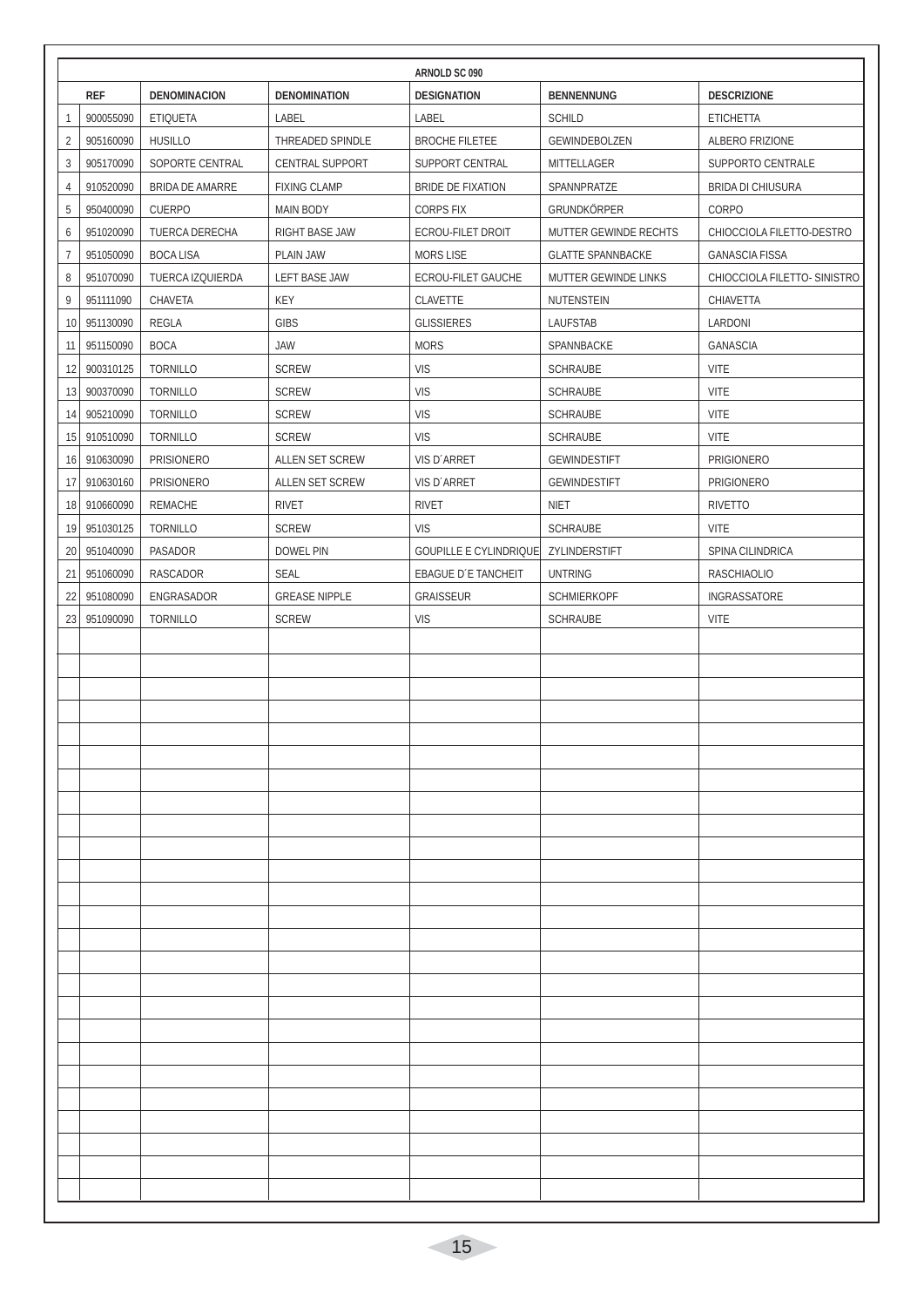

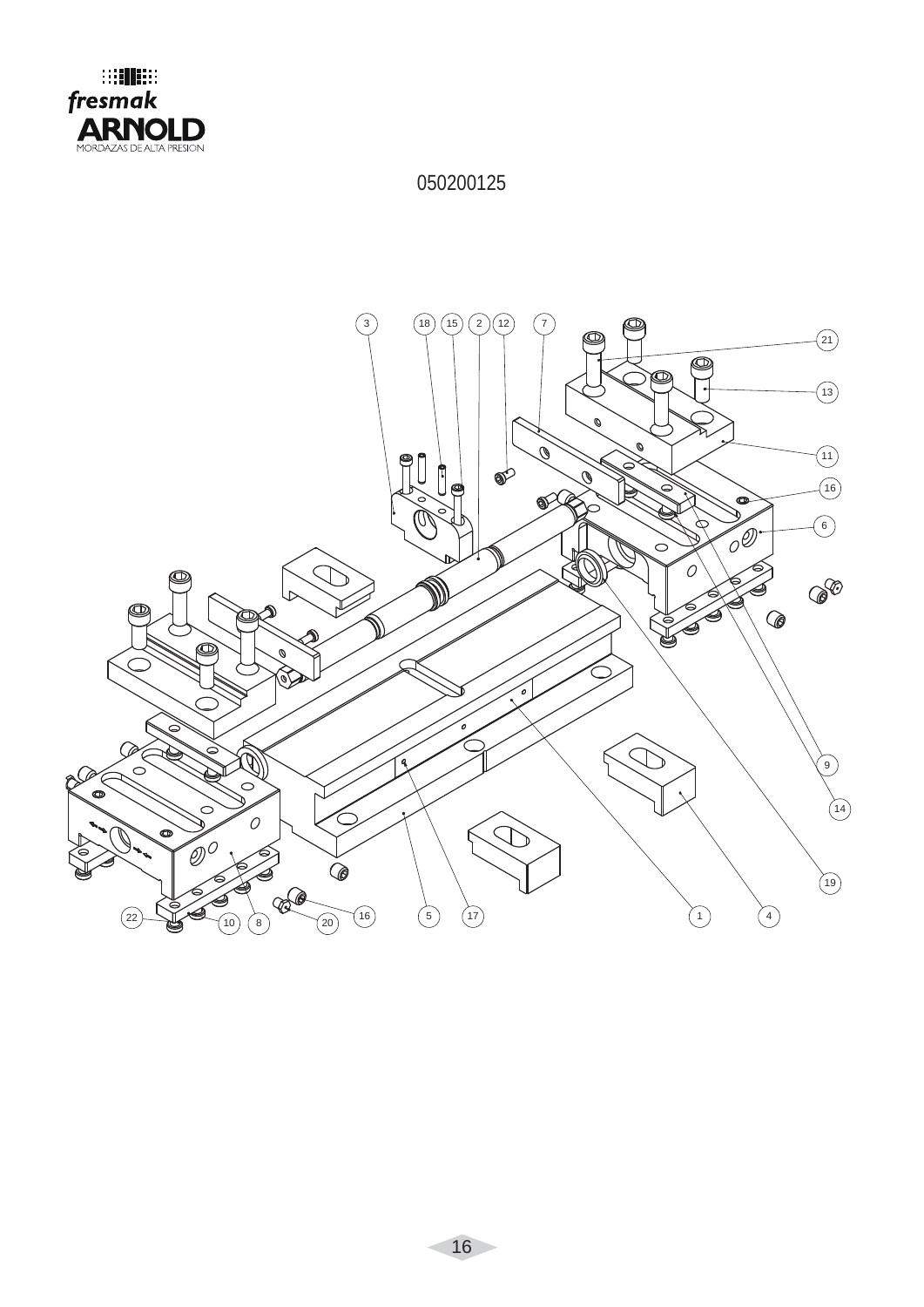| 1<br>$\overline{2}$<br>$\mathfrak{Z}$ | <b>REF</b><br>900055125 | <b>DENOMINACION</b>    | <b>DENOMINATION</b>    |                             |                          |                             |
|---------------------------------------|-------------------------|------------------------|------------------------|-----------------------------|--------------------------|-----------------------------|
|                                       |                         |                        |                        | <b>DESIGNATION</b>          | <b>BENNENNUNG</b>        | <b>DESCRIZIONE</b>          |
|                                       |                         | <b>ETIQUETA</b>        | LABEL                  | LABEL                       | <b>SCHILD</b>            | <b>ETICHETTA</b>            |
|                                       | 905160125               | <b>HUSILLO</b>         | THREADED SPINDLE       | <b>BROCHE FILETEE</b>       | GEWINDEBOLZEN            | ALBERO FRIZIONE             |
|                                       | 905170125               | SOPORTE CENTRAL        | <b>CENTRAL SUPPORT</b> | SUPPORT CENTRAL             | MITTELLAGER              | SUPPORTO CENTRALE           |
| $\overline{4}$                        | 910520090               | <b>BRIDA DE AMARRE</b> | <b>FIXING CLAMP</b>    | <b>BRIDE DE FIXATION</b>    | SPANNPRATZE              | <b>BRIDA DI CHIUSURA</b>    |
| 5                                     | 950400125               | <b>CUERPO</b>          | <b>MAIN BODY</b>       | <b>CORPS FIX</b>            | GRUNDKÖRPER              | CORPO                       |
| 6                                     | 951020125               | TUERCA DERECHA         | RIGHT BASE JAW         | ECROU-FILETDROIT            | MUTTER GEWINDE RECHTS    | CHIOCCIOLA FILETTO-DESTRO   |
| $\overline{7}$                        | 951050125               | <b>BOCA LISA</b>       | PLAIN JAW              | <b>MORS LISE</b>            | <b>GLATTE SPANNBACKE</b> | <b>GANASCIA FISSA</b>       |
| 8                                     | 951070125               | TUERCA IZQUIERDA       | <b>LEFT BASE JAW</b>   | ECROU-FILET GAUCHE          | MUTTER GEWINDE LINKS     | CHIOCCIOLA FILETTO-SINISTRO |
| 9                                     | 951111125               | CHAVETA                | KEY                    | CLAVETTE                    | NUTENSTEIN               | CHIAVETTA                   |
| 10                                    | 951130125               | REGLA                  | <b>GIBS</b>            | <b>GLISSIERES</b>           | LAUFSTAB                 | LARDONI                     |
| 11                                    | 951150125               | <b>BOCA</b>            | <b>JAW</b>             | <b>MORS</b>                 | SPANNBACKE               | GANASCIA                    |
| 12                                    | 900310125               | <b>TORNILLO</b>        | <b>SCREW</b>           | <b>VIS</b>                  | <b>SCHRAUBE</b>          | <b>VITE</b>                 |
|                                       | 13 900370200            | <b>TORNILLO</b>        | <b>SCREW</b>           | <b>VIS</b>                  | SCHRAUBE                 | <b>VITE</b>                 |
| 14                                    | 900380125               | <b>TORNILLO</b>        | <b>SCREW</b>           | <b>VIS</b>                  | <b>SCHRAUBE</b>          | <b>VITE</b>                 |
| 15                                    | 905210090               | <b>TORNILLO</b>        | <b>SCREW</b>           | <b>VIS</b>                  | <b>SCHRAUBE</b>          | <b>VITE</b>                 |
| 16                                    | 910630160               | <b>PRISONERO</b>       | ALLEN SET SCREW        | VIS D'ARRET                 | <b>GEWINDESTIFT</b>      | <b>PRIGIONERO</b>           |
| 17                                    | 910660090               | REMACHE                | <b>RIVET</b>           | <b>RIVET</b>                | <b>NIET</b>              | <b>RIVETTO</b>              |
| 18                                    | 951040090               | PASADOR                | <b>DOWEL PIN</b>       | <b>GOUPILLE CYLINDRIQUE</b> | ZYLINDERSTIFT            | SPINA CILINDRICA            |
| 19                                    | 951060125               | RASCADOR               | <b>SEAL</b>            | <b>BAGUE D'ETANCHEITE</b>   | <b>UNTRING</b>           | <b>RASCHIAOLIO</b>          |
| 20                                    | 951080090               | ENGRASADOR             | <b>GREASE NIPPLE</b>   | <b>GRAISSEUR</b>            | <b>SCHMIERKOPF</b>       | INGRASSATORE                |
| 21                                    | 991380125               | <b>TORNILLO</b>        | <b>SCREW</b>           | <b>VIS</b>                  | <b>SCHRAUBE</b>          | <b>VITE</b>                 |
| 22                                    | 996100100               | <b>TORNILLO</b>        | <b>SCREW</b>           | <b>VIS</b>                  | SCHRAUBE                 | <b>VITE</b>                 |
|                                       |                         |                        |                        |                             |                          |                             |
|                                       |                         |                        |                        |                             |                          |                             |
|                                       |                         |                        |                        |                             |                          |                             |
|                                       |                         |                        |                        |                             |                          |                             |
|                                       |                         |                        |                        |                             |                          |                             |
|                                       |                         |                        |                        |                             |                          |                             |
|                                       |                         |                        |                        |                             |                          |                             |
|                                       |                         |                        |                        |                             |                          |                             |
|                                       |                         |                        |                        |                             |                          |                             |
|                                       |                         |                        |                        |                             |                          |                             |
|                                       |                         |                        |                        |                             |                          |                             |
|                                       |                         |                        |                        |                             |                          |                             |
|                                       |                         |                        |                        |                             |                          |                             |
|                                       |                         |                        |                        |                             |                          |                             |
|                                       |                         |                        |                        |                             |                          |                             |
|                                       |                         |                        |                        |                             |                          |                             |
|                                       |                         |                        |                        |                             |                          |                             |
|                                       |                         |                        |                        |                             |                          |                             |
|                                       |                         |                        |                        |                             |                          |                             |
|                                       |                         |                        |                        |                             |                          |                             |
|                                       |                         |                        |                        |                             |                          |                             |
|                                       |                         |                        |                        |                             |                          |                             |
|                                       |                         |                        |                        |                             |                          |                             |
|                                       |                         |                        |                        |                             |                          |                             |
|                                       |                         |                        |                        |                             |                          |                             |
|                                       |                         |                        |                        |                             |                          |                             |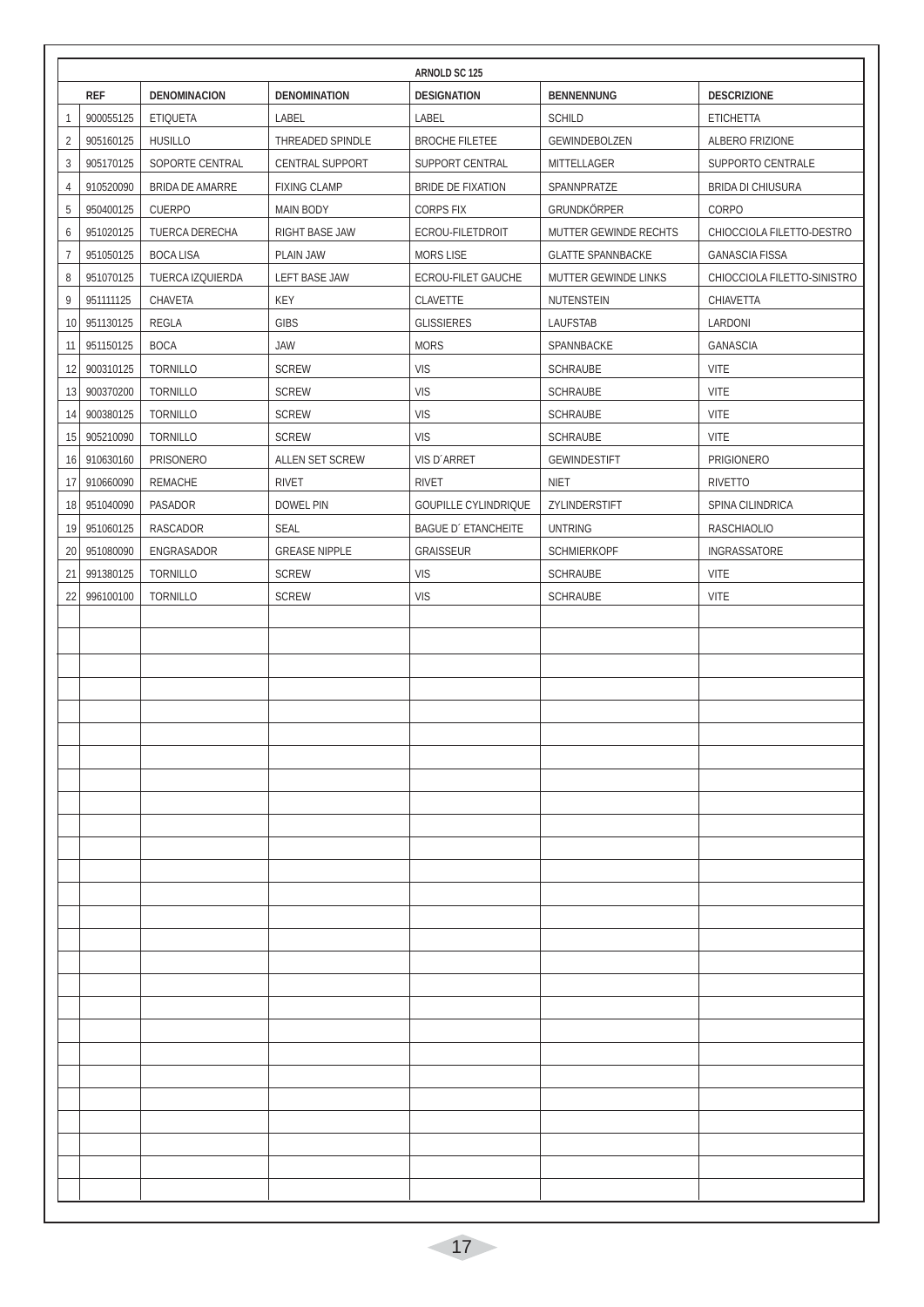

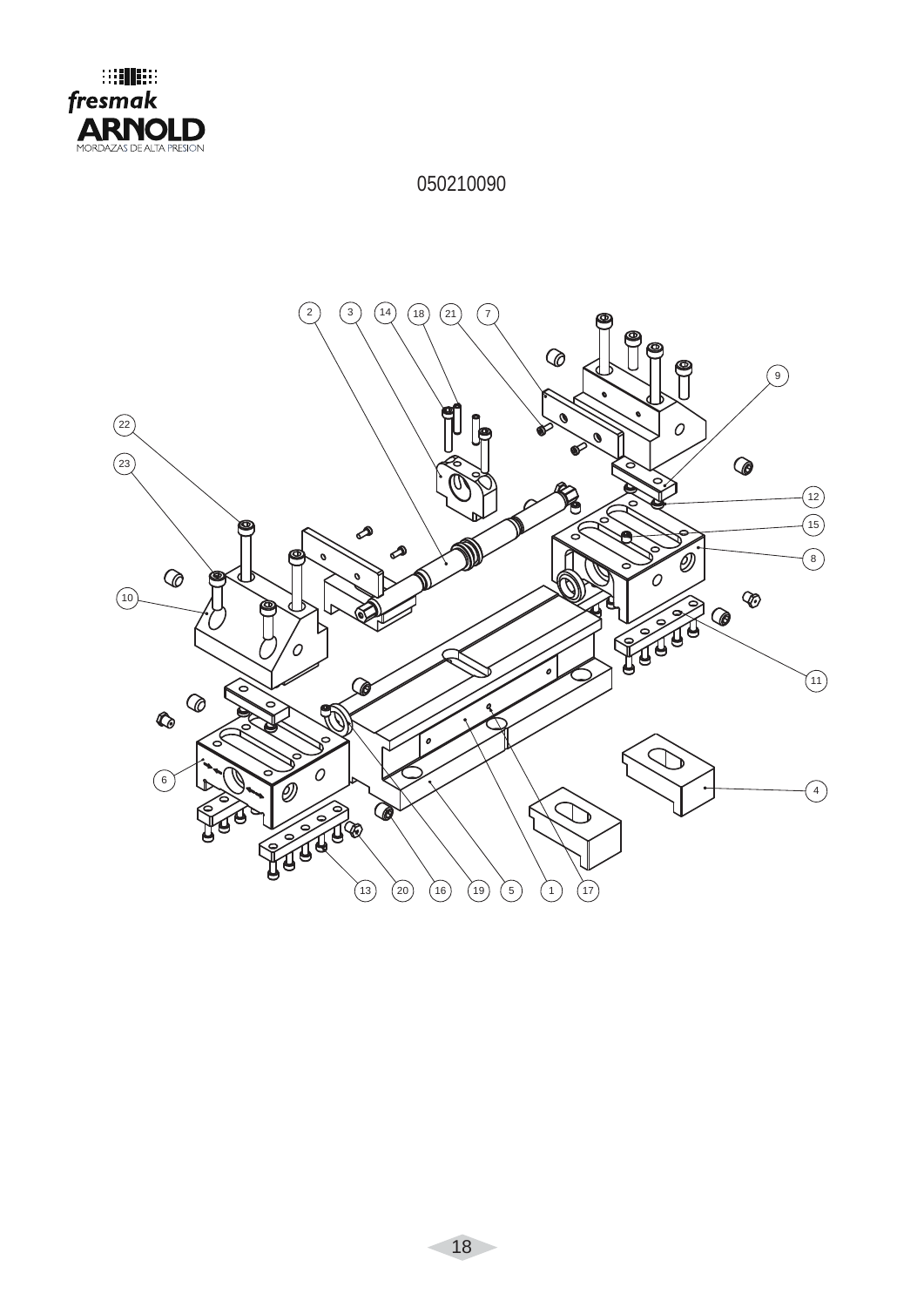|                |           |                        |                        | ARNOLD SC 090 5X            |                          |                           |
|----------------|-----------|------------------------|------------------------|-----------------------------|--------------------------|---------------------------|
| <b>REF</b>     |           | <b>DENOMINACION</b>    | <b>DENOMINATION</b>    | <b>DESIGNATION</b>          | <b>BENNENNUNG</b>        | <b>DESCRIZIONE</b>        |
| 1              | 900055090 | <b>ETIQUETA</b>        | LABEL                  | LABEL                       | <b>SCHILD</b>            | <b>ETICHETTA</b>          |
| $\overline{2}$ | 905160090 | <b>HUSILLO</b>         | THREADED SPINDLE       | <b>BROCHE FILETEE</b>       | GEWINDEBOLZEN            | ALBERO FRIZIONE           |
| 3              | 905170090 | SOPORTE CENTRAL        | <b>CENTRAL SUPPORT</b> | SUPPORT CENTRAL             | MITTELLAGER              | SUPPORTO CENTRALE         |
| 4              | 910520090 | <b>BRIDA DE AMARRE</b> | <b>FIXING CLAMP</b>    | BRIDE DE FIXATION           | SPANNPRATZE              | <b>BRIDA DI CHIUSURA</b>  |
| 5              | 950400090 | <b>CUERPO</b>          | <b>MAIN BODY</b>       | <b>CORPS FIX</b>            | GRUNDKÖRPER              | CORPO                     |
| 6              | 951020090 | TUERCA DERECHA         | RIGHT BASE JAW         | <b>ECROU-FILET DROIT</b>    | MUTTER GEWINDE RECHTS    | CHIOCCIOLA FILETTO DESTRO |
| 7              | 951050090 | <b>BOCA LISA</b>       | PLAIN JAW              | <b>MORS LISE</b>            | <b>GLATTE SPANNBACKE</b> | <b>GANASCIA FISSA</b>     |
| 8              | 951070090 | TUERCA IZQUIERDA       | LEFT BASE JAW          | ECROU-FILET GAUCHE          | MUTTER GEWINDE LINKS     | CHIOCCIOLA                |
| 9              | 951111090 | CHAVETA                | KEY                    | CLAVETTE                    | NUTENSTEIN               | CHIAVETTA                 |
| 10             | 951120090 | <b>BOCA</b>            | <b>JAW</b>             | <b>MORS</b>                 | SPANNBACKE               | GANASCIA                  |
| 11             | 951130090 | <b>REGLA</b>           | <b>GIBS</b>            | <b>GLISSIERES</b>           | LAUFSTAB                 | LARDONI                   |
| 12             | 900310125 | <b>TORNILLO</b>        | <b>SCREW</b>           | <b>VIS</b>                  | <b>SCHRAUBE</b>          | <b>VITE</b>               |
| 13             | 900380090 | <b>TORNILLO</b>        | <b>SCREW</b>           | <b>VIS</b>                  | <b>SCHRAUBE</b>          | <b>VITE</b>               |
| 14             | 905210090 | <b>TORNILLO</b>        | <b>SCREW</b>           | <b>VIS</b>                  | <b>SCHRAUBE</b>          | <b>VITE</b>               |
| 15             | 910630090 | <b>PRISONERO</b>       | ALLEN SET SCREW        | VIS D'ARRET                 | <b>GEWINDESTIFT</b>      | <b>PRIGIONERO</b>         |
| 16             | 910630160 | <b>PRISONERO</b>       | <b>ALLEN SET SCREW</b> | VIS D'ARRET                 | <b>GEWINDESTIFT</b>      | <b>PRIGIONERO</b>         |
| 17             | 910660090 | <b>REMACHE</b>         | <b>RIVET</b>           | <b>RIVET</b>                | <b>NIET</b>              | <b>RIVETTO</b>            |
| 18             | 951040090 | PASADOR                | <b>DOWEL PIN</b>       | <b>GOUPILLE CYLINDRIQUE</b> | ZYLINDERSTIFT            | SPINA CILINDRICA          |
| 19             | 951060090 | RASCADOR               | <b>SEAL</b>            | <b>BAGUE D'ETANCHEITE</b>   | <b>UNTRING</b>           | <b>RASCHIAOLIO</b>        |
| 20             | 951080090 | ENGRASADOR             | <b>GREASE NIPPLE</b>   | <b>GRAISSEUR</b>            | <b>SCHMIERKOPF</b>       | INGRASSATORE              |
| 21             | 951090090 | <b>TORNILLO</b>        | <b>SCREW</b>           | <b>VIS</b>                  | <b>SCHRAUBE</b>          | VITE                      |
| 22             | 951140090 | <b>TORNILLO</b>        | <b>SCREW</b>           | <b>VIS</b>                  | <b>SCHRAUBE</b>          | VITE                      |
| 23             | 951160090 | <b>TORNILLO</b>        | <b>SCREW</b>           | <b>VIS</b>                  | SCHRAUBE                 | VITE                      |
|                |           |                        |                        |                             |                          |                           |
|                |           |                        |                        |                             |                          |                           |
|                |           |                        |                        |                             |                          |                           |
|                |           |                        |                        |                             |                          |                           |
|                |           |                        |                        |                             |                          |                           |
|                |           |                        |                        |                             |                          |                           |
|                |           |                        |                        |                             |                          |                           |
|                |           |                        |                        |                             |                          |                           |
|                |           |                        |                        |                             |                          |                           |
|                |           |                        |                        |                             |                          |                           |
|                |           |                        |                        |                             |                          |                           |
|                |           |                        |                        |                             |                          |                           |
|                |           |                        |                        |                             |                          |                           |
|                |           |                        |                        |                             |                          |                           |
|                |           |                        |                        |                             |                          |                           |
|                |           |                        |                        |                             |                          |                           |
|                |           |                        |                        |                             |                          |                           |
|                |           |                        |                        |                             |                          |                           |
|                |           |                        |                        |                             |                          |                           |
|                |           |                        |                        |                             |                          |                           |
|                |           |                        |                        |                             |                          |                           |
|                |           |                        |                        |                             |                          |                           |
|                |           |                        |                        |                             |                          |                           |
|                |           |                        |                        |                             |                          |                           |
|                |           |                        |                        |                             |                          |                           |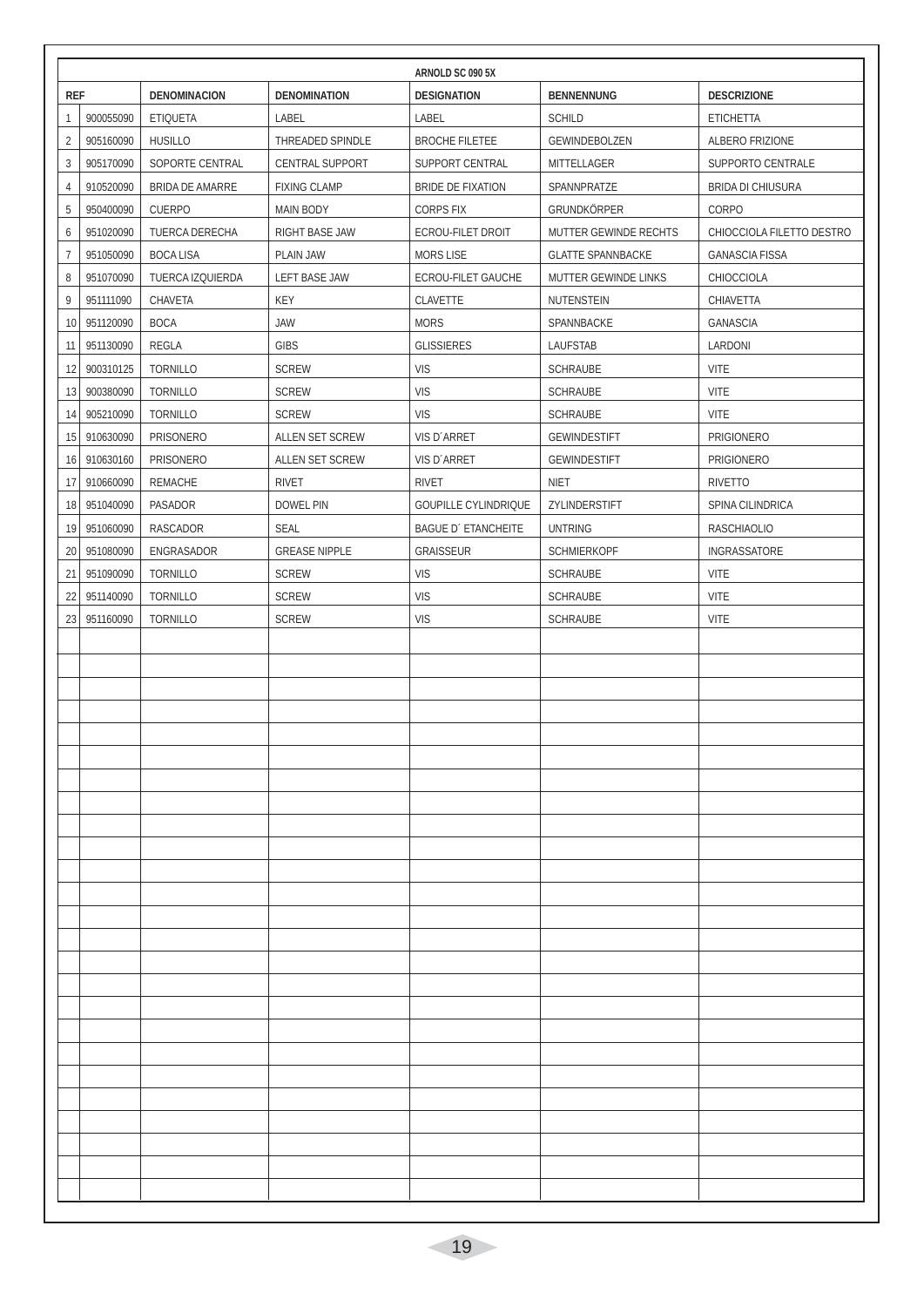

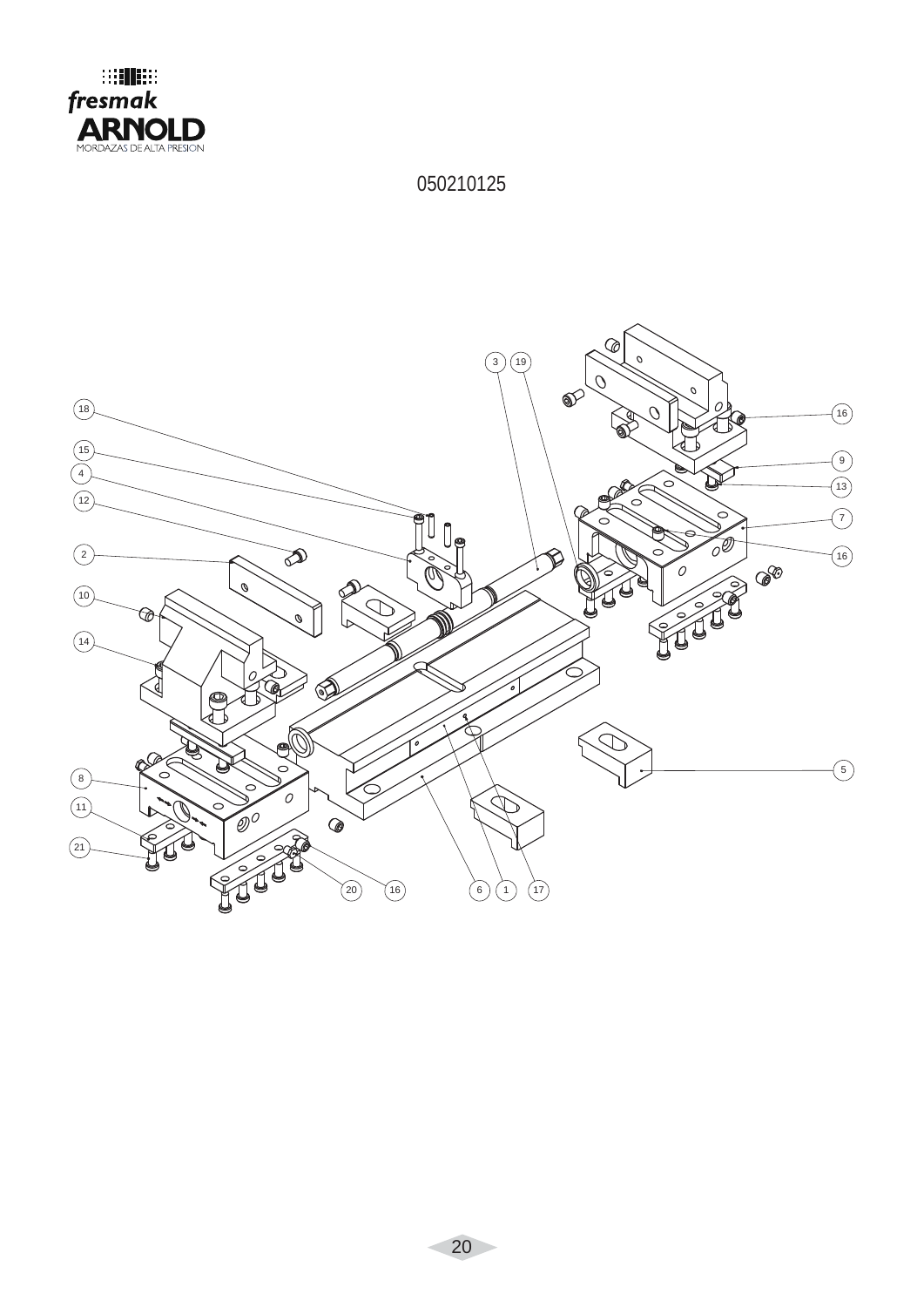|                |              |                        |                        | ARNOLD SC 125 5X            |                       |                             |
|----------------|--------------|------------------------|------------------------|-----------------------------|-----------------------|-----------------------------|
|                | <b>REF</b>   | <b>DENOMINACION</b>    | <b>DENOMINATION</b>    | <b>DESIGNATION</b>          | <b>BENNENNUNG</b>     | <b>DESCRIZIONE</b>          |
| 1              | 900055125    | <b>ETIQUETA</b>        | LABEL                  | LABEL                       | <b>SCHILD</b>         | <b>ETICHETTA</b>            |
| $\overline{2}$ | 900360125    | <b>BOCA LISA</b>       | PLAIN JAW              | <b>MORS LISSE</b>           | <b>GLATTE BACKE</b>   | <b>GANASCIA LISCIA</b>      |
| $\mathfrak{Z}$ | 905160125    | <b>HUSILLO</b>         | THREADED SPINDLE       | <b>BROCHE FILETEE</b>       | GEWINDEBOLZEN         | ALBERO FRIZIONE             |
| $\overline{4}$ | 905170125    | SOPORTE CENTRAL        | <b>CENTRAL SUPPORT</b> | SUPPORT CENTRAL             | MITTELLAGER           | SUPPORTO CENTRALE           |
| 5              | 910520090    | <b>BRIDA DE AMARRE</b> | <b>FIXING CLAMP</b>    | <b>BRIDE DE FIXATION</b>    | SPANNPRATZE           | <b>BRIDA DI CHIUSURA</b>    |
| 6              | 950400125    | <b>CUERPO</b>          | <b>MAIN BODY</b>       | <b>CORPS FIX</b>            | GRUNDKÖRPER           | CORPO                       |
| $\overline{7}$ | 951020125    | <b>TUERCA DERECHA</b>  | RIGHT BASE JAW         | <b>ECROU-FILET DROIT</b>    | MUTTER GEWINDE RECHTS | CHIOCCIOLA FILETTO-DESTRO   |
| 8              | 951070125    | TUERCA IZQUIERDA       | <b>LEFT BASE JAW</b>   | ECROU-FILET GAUCHE          | MUTTER GEWINDE LINKS  | CHIOCCIOLA FILETTO-SINISTRO |
| 9              | 951111125    | CHAVETA                | KEY                    | CLAVETTE                    | NUTENSTEIN            | CHIAVETTA                   |
| 10             | 951120125    | <b>BOCA</b>            | <b>JAW</b>             | <b>MORS</b>                 | SPANNBACKE            | GANASCIA                    |
| 11             | 951130125    | REGLA                  | <b>GIBS</b>            | <b>GLISSIERES</b>           | LAUFSTAB              | LARDONI                     |
| 12             | 900370125    | <b>TORNILLO</b>        | <b>SCREW</b>           | <b>VIS</b>                  | <b>SCHRAUBE</b>       | <b>VITE</b>                 |
|                | 13 900380125 | <b>TORNILLO</b>        | <b>SCREW</b>           | <b>VIS</b>                  | SCHRAUBE              | <b>VITE</b>                 |
| 14             | 905180125    | <b>TORNILLO</b>        | <b>SCREW</b>           | <b>VIS</b>                  | <b>SCHRAUBE</b>       | <b>VITE</b>                 |
| 15             | 905210090    | <b>TORNILLO</b>        | <b>SCREW</b>           | <b>VIS</b>                  | <b>SCHRAUBE</b>       | <b>VITE</b>                 |
| 16             | 910630160    | <b>PRISONERO</b>       | ALLEN SET SCREW        | VIS D'ARRET                 | <b>GEWINDESTIFT</b>   | <b>PRIGIONERO</b>           |
| 17             | 910660090    | REMACHE                | <b>RIVET</b>           | <b>RIVET</b>                | <b>NIET</b>           | <b>RIVETTO</b>              |
| 18             | 951040090    | PASADOR                | <b>DOWEL PIN</b>       | <b>GOUPILLE CYLINDRIQUE</b> | ZYLINDERSTIFT         | SPINA CILINDRICA            |
| 19             | 951060125    | RASCADOR               | <b>SEAL</b>            | <b>BAGUE D'ETANCHEITE</b>   | <b>UNTRING</b>        | <b>RASCHIAOLIO</b>          |
| 20             | 951080090    | ENGRASADOR             | <b>GREASE NIPPLE</b>   | <b>GRAISSEUR</b>            | <b>SCHMIERKOPF</b>    | INGRASSATORE                |
| 21             | 996100100    | <b>TORNILLO</b>        | <b>SCREW</b>           | <b>VIS</b>                  | <b>SCHRAUBE</b>       | <b>VITE</b>                 |
|                |              |                        |                        |                             |                       |                             |
|                |              |                        |                        |                             |                       |                             |
|                |              |                        |                        |                             |                       |                             |
|                |              |                        |                        |                             |                       |                             |
|                |              |                        |                        |                             |                       |                             |
|                |              |                        |                        |                             |                       |                             |
|                |              |                        |                        |                             |                       |                             |
|                |              |                        |                        |                             |                       |                             |
|                |              |                        |                        |                             |                       |                             |
|                |              |                        |                        |                             |                       |                             |
|                |              |                        |                        |                             |                       |                             |
|                |              |                        |                        |                             |                       |                             |
|                |              |                        |                        |                             |                       |                             |
|                |              |                        |                        |                             |                       |                             |
|                |              |                        |                        |                             |                       |                             |
|                |              |                        |                        |                             |                       |                             |
|                |              |                        |                        |                             |                       |                             |
|                |              |                        |                        |                             |                       |                             |
|                |              |                        |                        |                             |                       |                             |
|                |              |                        |                        |                             |                       |                             |
|                |              |                        |                        |                             |                       |                             |
|                |              |                        |                        |                             |                       |                             |
|                |              |                        |                        |                             |                       |                             |
|                |              |                        |                        |                             |                       |                             |
|                |              |                        |                        |                             |                       |                             |
|                |              |                        |                        |                             |                       |                             |
|                |              |                        |                        |                             |                       |                             |
|                |              |                        |                        |                             |                       |                             |